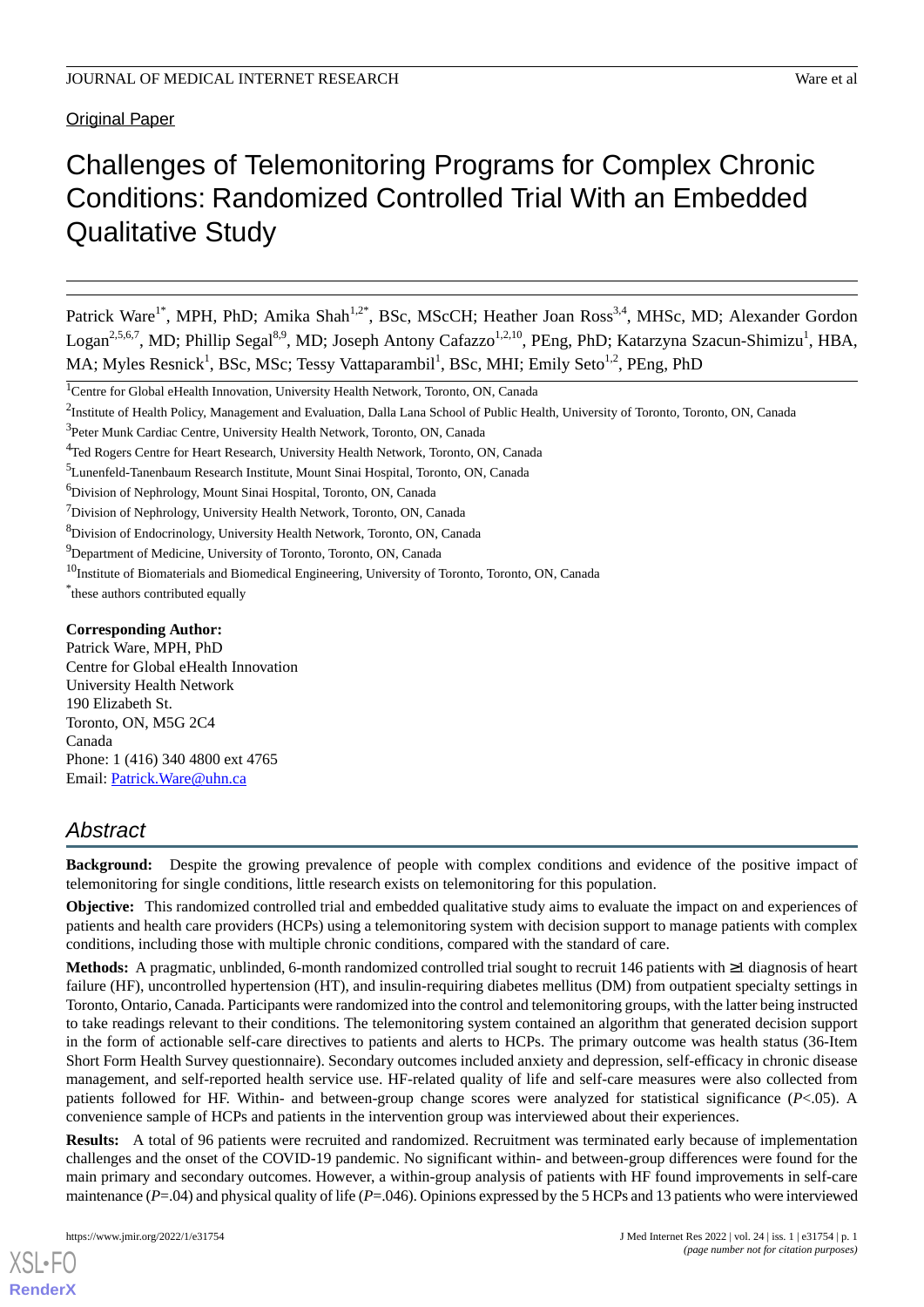differed based on the monitored conditions. Although patients with HF reported benefitting from actionable self-care guidance and meaningful interactions with their HCPs, patient and HCP users of the DM and HT modules did not think telemonitoring improved the clinical management of those conditions to the same degree. These differing experiences were largely attributed to the siloed nature of specialty care and the design of the decision support, whereby fluctuations in the status of HT and DM typically required less urgent interventions compared with patients with HF.

**Conclusions:** We recommend that future research conceive telemonitoring as a *program* and that self-management and clinical decision support are necessary but not sufficient components of such programs for patients with complex conditions and lower acuity. We conclude that telemonitoring for patients with complex conditions or within multidisciplinary care settings may be best operationalized through nurse-led models of care.

**Trial Registration:** ClinicalTrials.gov NCT03127852; https://clinicaltrials.gov/ct2/show/NCT03127852

**International Registered Report Identifier (IRRID):** RR2-10.2196/resprot.8367

### *(J Med Internet Res 2022;24(1):e31754)* doi:  $10.2196/31754$

### **KEYWORDS**

telemonitoring; telemedicine; heart failure; diabetes; hypertension; tertiary health care; multiple chronic conditions; mobile phone

## *Introduction*

### **Telemonitoring for the Management of Chronic Conditions**

Despite a growing prevalence of patients with complex and multiple chronic conditions (MCCs) [\[1](#page-11-0),[2\]](#page-11-1), siloed care models focusing on single conditions have been a barrier to the appropriate management of these patients [[3](#page-11-2)]. In Canada, 12.9% of individuals across all age groups report having ≥2 chronic conditions, and 3.9% report having  $\geq$ 3 conditions [[1\]](#page-11-0). They are among the highest cost users of health care systems because of a higher frequency of hospitalizations, many of which are thought to be preventable  $[4,5]$  $[4,5]$  $[4,5]$  $[4,5]$ . Research suggests that effective patient self-management can reduce the need for urgent care while promoting self-efficacy, improving quality of life, and reducing the risk of adverse psychological effects [\[6](#page-11-5)]. However, complex decision-making and often conflicting clinical advice from multiple siloed health care providers (HCPs) make self-management challenging for patients with MCCs [\[7](#page-12-0)[,8\]](#page-12-1).

Telemonitoring has the potential to empower patients and HCPs by facilitating patient self-management and clinical decision support to manage MCCs. Telemonitoring systems enable patients to track vital signs and symptoms and can enable the automatic generation of self-management instructions [[9\]](#page-12-2). In addition, by delivering these data to the clinical team, HCPs can identify patients showing early signs of exacerbation, which offers an opportunity for reinforcing the principles of self-management at *teachable moments* [[10\]](#page-12-3). Importantly, telemonitoring allows HCPs to provide remote guidance or make changes to a care plan, thereby stabilizing symptoms before they escalate to the point of hospitalization.

Although research on telemonitoring is rapidly growing [[11\]](#page-12-4), these systems typically target a singular condition such as diabetes mellitus (DM), hypertension (HT), or heart failure (HF) [[12](#page-12-5)[-14](#page-12-6)]. Systematic reviews indicate that telemonitoring for single conditions leads to improved health outcomes and quality of life and reductions in health service use and costs [\[15](#page-12-7)-[21\]](#page-12-8). Studies that do not report improvements do not often include a self-care component, are difficult to use, or do not target patients who are most ill and frequently hospitalized [\[22](#page-12-9)[-25](#page-12-10)]. To date,

 $XS$ -FO **[RenderX](http://www.renderx.com/)** few studies have focused on the use of telemonitoring among patients with complex conditions, although these patients may benefit the most from such interventions [\[15](#page-12-7),[26-](#page-12-11)[32\]](#page-13-0).

### **Objective**

The objective of this study is to evaluate the impact of a mobile phone–based telemonitoring program for the management of patients with complex conditions in specialty care settings. Patients with complex conditions are defined as those who are at high risk for hospitalization, exacerbations of their chronic conditions, and disease progression and those with MCCs, including HF, uncontrolled HT, and insulin-requiring DM. The primary research question was the following: *what is the impact of a telemonitoring program for patients with complex conditions on health status, self-management, and health service use?* The secondary research question was the following: *what were the experiences of patients and HCPs related to the telemonitoring program and the way in which it was implemented?*

## *Methods*

### **Study Design and Setting**

This was a pragmatic, unblinded, 1:1 randomized controlled trial (RCT) comparing the 6-month impact of telemonitoring to support the management of patients with complex conditions with that of the standard of care. An embedded qualitative component was included to understand the results of the trial. Patients with HF were recruited from the Heart Function Clinic at the University Health Network (UHN), a large academic hospital in Toronto, Ontario, Canada, between August 2016 and February 2018. Patients with HT were recruited from an HT clinic at Mount Sinai Hospital between July 2019 and December 2019, and patients with DM were recruited from the UHN Endocrinology Clinic between August 2019 and December 2019. The study received approval from the UHN (15-9995-BE) and Mount Sinai Hospital (16-0093-E) research ethics boards, which approved the procedures to ensure patient privacy, including anonymization of data during storage and analysis.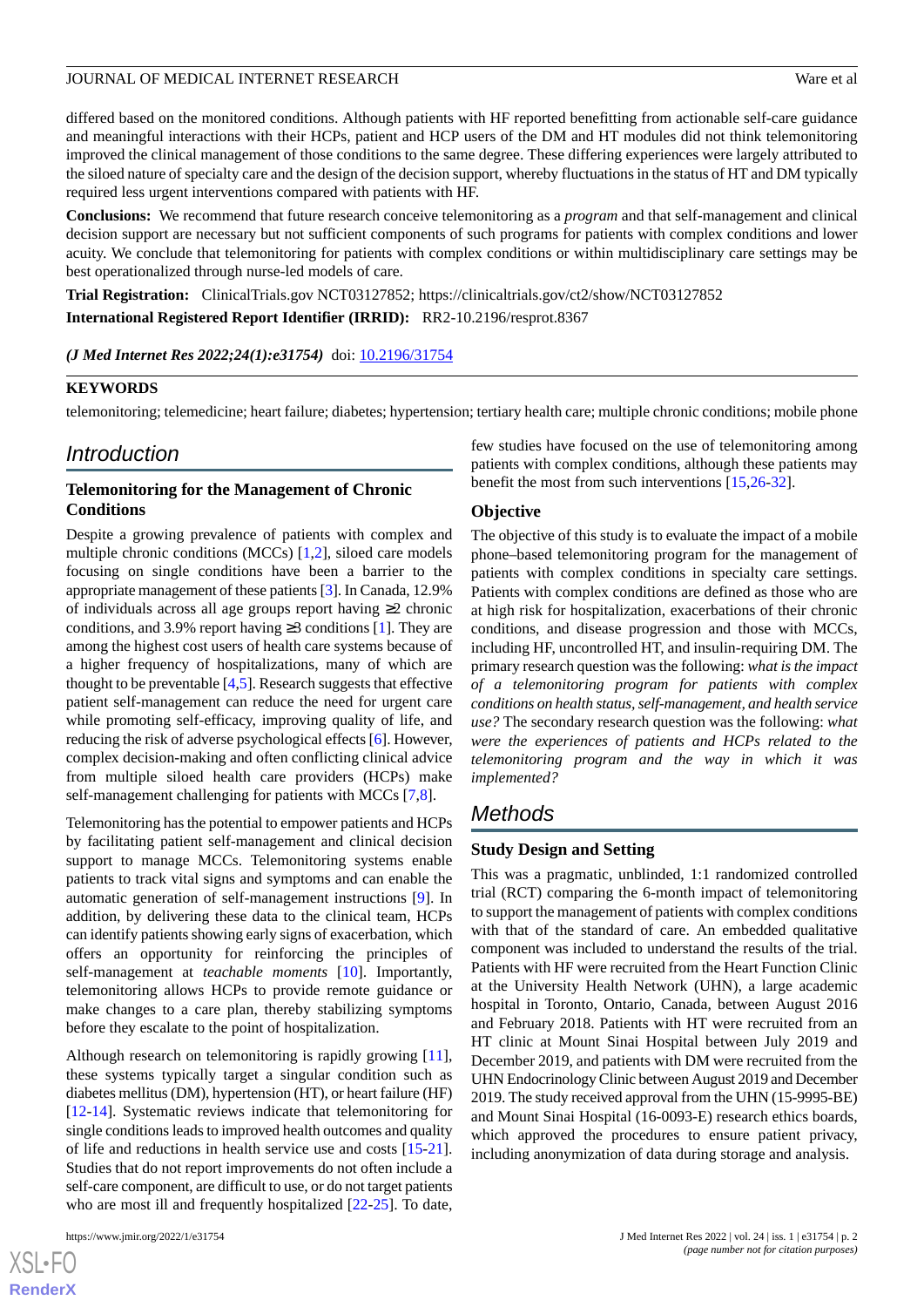### **Participants**

To be eligible, patients had to be aged ≥18 years; able to speak and read English (or have a caregiver who does); and diagnosed with HF with reduced ejection fraction (<40%), uncontrolled HT (≥140/90 mm Hg auscultatory), or insulin-requiring DM and performing self-capillary glucose monitoring. Exclusion criteria included being on mechanical circulatory support, dialysis, or a transplant list. In addition, patients with a life expectancy <1 year, dementia, uncontrolled psychiatric illness, or residents of a long-term care facility were excluded. Refer to the published protocol for the full criteria [\[33](#page-13-1)].

### **Treatment Arms**

### *Telemonitoring Group*

The intervention was a mobile phone–based telemonitoring program involving a system named Medly (UHN), which enables patients with chronic conditions to take relevant physiological measurements with wireless home medical devices and answer symptom questions using the Medly smartphone app. In response to these inputs, rule-based algorithms, which were iteratively developed and validated by HF, DM, and HT specialists [[34\]](#page-13-2) and customized through target thresholds, displayed self-care instructions to patients [\(Figure 1](#page-2-0)) and sent alerts to the clinical team via email and a secure web portal where historical trends could also be viewed [[34\]](#page-13-2). As such, the system was designed to improve patient self-management and provide clinical decision support to HCPs [[35\]](#page-13-3). Participants were provided with the necessary equipment, including a smartphone and relevant Bluetooth devices (weight scale, blood pressure monitor, and blood glucose monitor) [[33\]](#page-13-1).

<span id="page-2-0"></span>Patients with HF were instructed to monitor their daily weight, blood pressure, heart rate, and symptoms. Owing to the frequency of readings and higher complexity of the HF Medly algorithm [\[36](#page-13-4)], patient feedback was designed to be highly actionable. For example, patients were told to take a dose of their prescribed diuretic and restrict salts and fluids upon a large weight gain. Patients with DM were instructed to record blood glucose readings at least once per week or more as instructed by their HCP and received actionable feedback (eg, "Eat 15 g [1 tbls] of sugar or other fast-acting carbohydrates" in response to low blood glucose readings). Patients with HT were instructed to report their blood pressure once every 2 weeks unless the readings were out of range, in which case, they would be instructed through the app to increase the frequency of their readings. All modules had messages instructing the users to contact the clinic or go to the emergency department (ED) when critical parameters were out of range. To assist with adherence, an automated phone call was sent to patients based on the required frequency of each condition's algorithm.

Although the intent was for patients with MCCs to be followed holistically, development delays for the HT and DM modules led to patients with HF being enrolled and managed for HF alone, even if they had MCCs. In addition, the siloed nature of specialty care made it such that even when the technology could support the simultaneous management of HF, DM, and HT, patients were only monitored for the condition being managed at the location of enrollment. As a result, the model of care differed depending on the structure and resources at each clinic. For example, alerts for patients with HF were primarily addressed by nurse practitioners who would escalate issues to the treating cardiologist as required. In contrast, telemonitoring alert management for HT and DM was the responsibility of the treating physician.

**Figure 1.** Screens of the Medly multiple chronic conditions app showing self-care feedback for (A) heart failure, (B) diabetes mellitus, and (C) hypertension.





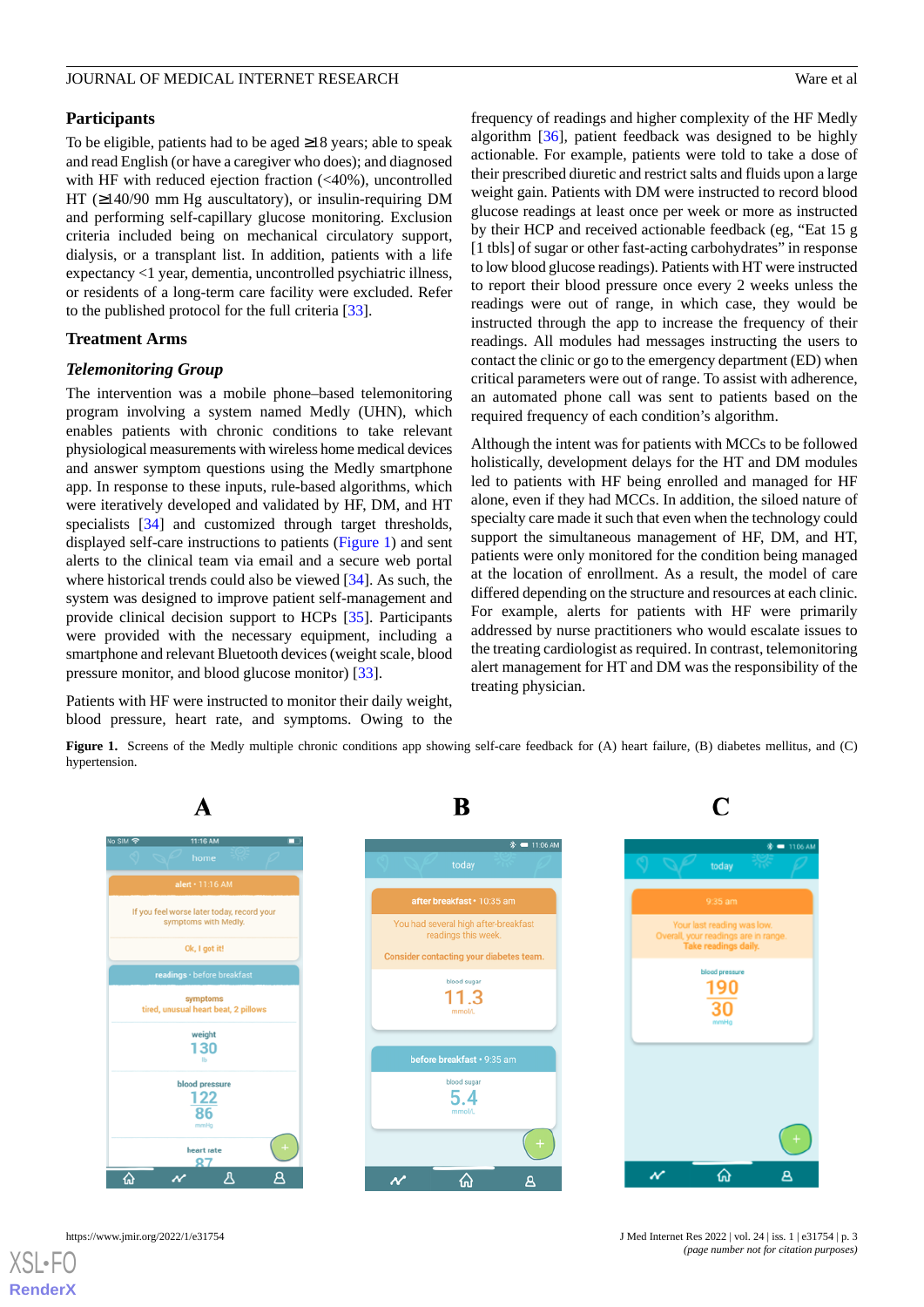### *Standard of Care Group*

Standard of care followed Canadian clinical care guidelines for HF, DM, and HT [\[37](#page-13-5)[-39](#page-13-6)]. In general, that included seeing the clinical team for scheduled follow-ups every 3 to 6 months, optimization of medical therapy, and self-management education.

### **Enrollment and Randomization**

A total of 146 patients with varying chronic conditions were targeted for enrollment (see sample size justification [\[33](#page-13-1)]). HCPs familiar with the study's inclusion criteria identified patients during scheduled outpatient appointments and introduced them to an on-site research coordinator. After confirming eligibility, the coordinator explained the study and obtained informed consent. The patients were then block randomized using blocks of 4 into the intervention and standard of care treatment groups in a 1:1 ratio as per the published stratification protocol [\[33](#page-13-1)]. Patients allocated to the intervention arm were provided with the telemonitoring equipment and user manual before receiving face-to-face training on how to use the equipment.

### **Outcomes**

The primary outcome was health status as measured by the 36-Item Short Form Health Survey questionnaire. Secondary outcomes included anxiety and depression, as measured using the Hospital Anxiety and Depression Scale [[40\]](#page-13-7), and patients' self-efficacy to manage their condition, as measured using the Self-Efficacy for Managing Chronic Disease 6-Item scale [[41-](#page-13-8)[43\]](#page-13-9); the number of self-reported interactions with the health system in the previous 6 months was also collected, including hospitalizations and visits to ED, specialty care clinics, and family physicians. Self-care, as measured by the Self-Care of HF Index [\[44](#page-13-10)], and HF-specific quality of life, as measured by the Minnesota Living with HF Questionnaire, [\[45](#page-13-11)] were also collected for patients with HF.

### **Quantitative Data Collection and Analysis**

Questionnaires containing the patient-reported outcome measures were administered at baseline and at 6 months [[33\]](#page-13-1). Demographic questions were included in the baseline questionnaire to characterize the study participants. Patient adherence was calculated from the Medly server log data as a percentage of the completed recommended readings over the course of the 6-month trial.

Posttrial data and change scores were compared between the treatment arms using independent Student *t* tests and Mann–Whitney tests (for normally and not normally distributed data, respectively). Paired Student *t* tests and Wilcoxon signed-rank tests were performed to compare baseline and poststudy data within the control and telemonitoring groups. Analyses were performed using SPSS (version 27; IBM Corp) under the intention-to-treat principle and using a significance of *P*<.05.

### **Qualitative Data Collection and Analysis**

All HCPs who used the system and a sample of patients in the intervention group were invited to participate in poststudy

semistructured interviews. The interviews began with open-ended questions about the participants' experiences with the intervention and had probing questions inspired by the constructs of performance expectancy, effort expectancy, social influence, and facilitating conditions from the unified theory of acceptance and use of technology [[46\]](#page-13-12). Patients were identified through a convenience sample with efforts made to include patients from the 3 monitored conditions. Interviews took place in a private clinic room or over the telephone and were audio recorded for later transcription.

Qualitative data were analyzed using a conventional content analysis approach [[47\]](#page-13-13) by 2 researchers (AS and PW). An initial round of independent open coding was conducted with the primary objective of organizing quotes into themes that explained the quantitative results. Then, AS and PW met to discuss themes and agree upon a coding framework that was applied in the second round of deductive coding. A final discussion was held to review the results and reach a consensus. NVivo (QSR International; version 11) was used to help organize the source documents and themes.

## *Results*

### **Study Participants**

Recruitment ended after the enrollment of 96 patients, of which 66 (69%) were followed for HF, 22 (23%) were followed for uncontrolled HT, 5 (5%) were followed for insulin-requiring DM, and 3 (3%) were followed for both HT and DM ([Figure](#page-4-0) [2\)](#page-4-0). The decision to stop recruitment before reaching the target sample size was made for 3 key reasons. First, the HF telemonitoring program became standard of care at the UHN Heart Function clinic, meaning there would no longer be a difference between the treatment arms. Second, recruitment challenges were observed for patients with DM because of the rapid emergence and growing use of continuous and flash glucose monitors, which meant that few patients met the criteria of self-capillary glucose monitoring. Finally, and most importantly, the COVID-19 pandemic led to a pause of nonessential research activities and a significant shift toward virtual care, which fundamentally altered the control group after the research pause was lifted.

In addition to ending recruitment, shifting priorities at the onset of the COVID-19 pandemic also affected the collection of poststudy data, as patients followed for HT and DM ended their enrollment during the first wave, which led to a higher rate of incomplete questionnaires. A death was reported in each treatment arm; however, these were not considered as adverse events of the study. Therefore, although 45 and 50 patients were allocated to the telemonitoring and control arms, only 29% (28/96) and 27% (26/96) of complete data sets were available for analysis in the telemonitoring and control arms, respectively. Study participants were predominantly male (54/96, 56%) and had an average age of 59 (SD 12.6) years. These, along with the other demographics presented in [Table 1](#page-5-0), are representative of the UHN Heart Function Clinic, from which most patient participants were recruited.

 $XS$ -FO **[RenderX](http://www.renderx.com/)**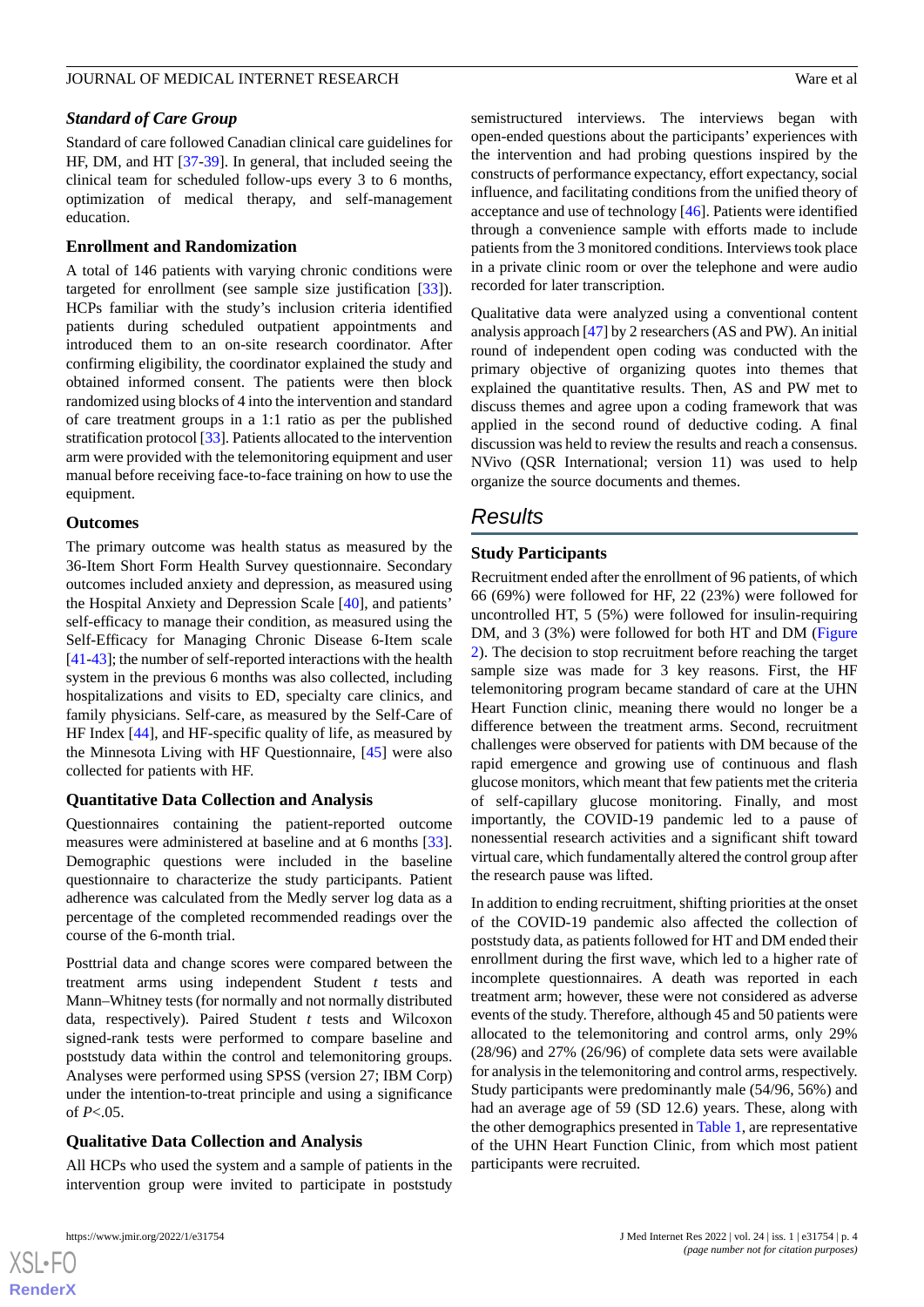<span id="page-4-0"></span>Figure 2. Flow of patient participants through the trial.



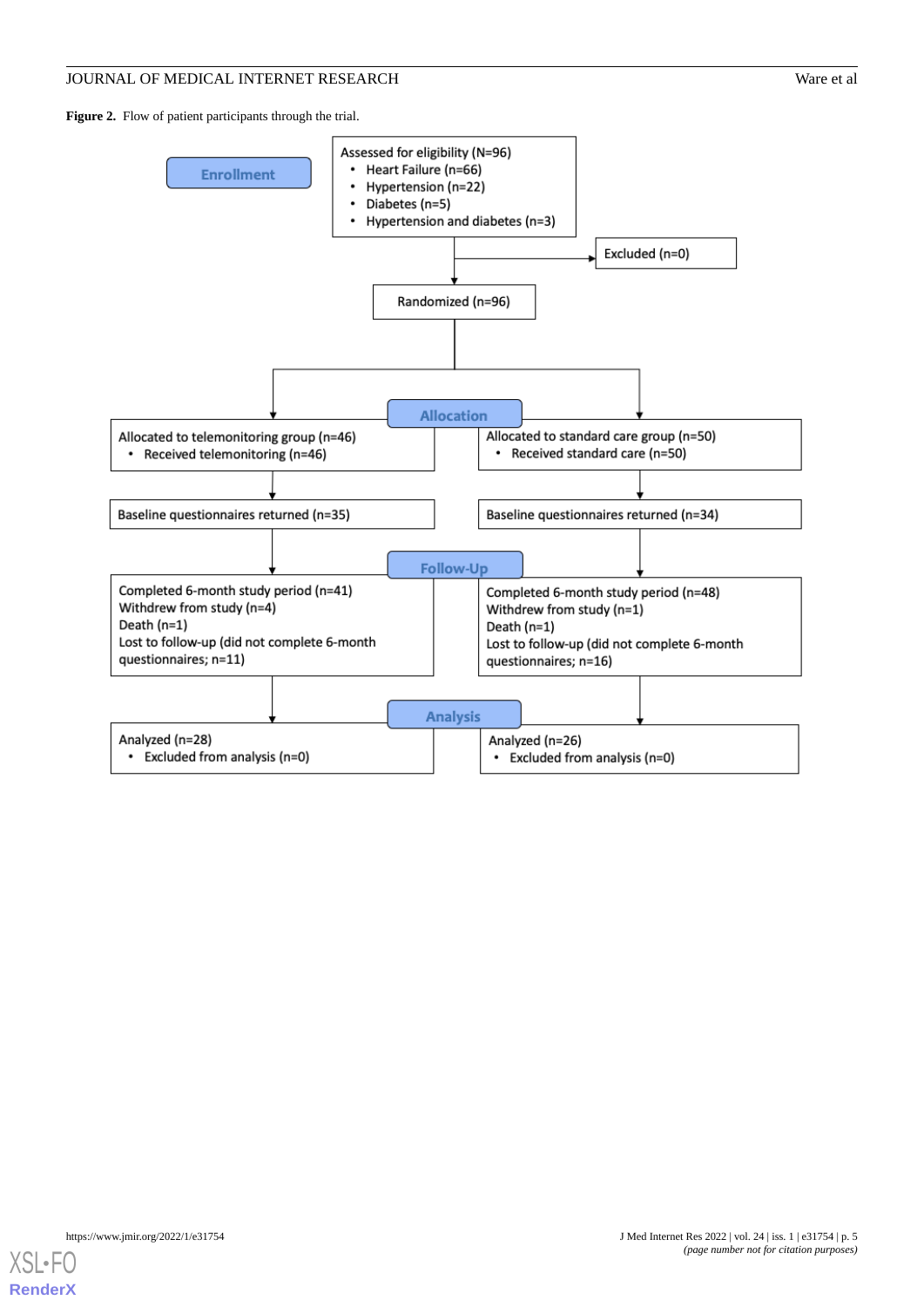<span id="page-5-0"></span>

| Characteristics                   | Telemonitoring group $(n=46)$ | Control group $(n=50)$ | Total     |
|-----------------------------------|-------------------------------|------------------------|-----------|
| Age (years), mean (SD)            | 62(12.6)                      | 55 $(14.3)$            | 59 (13.9) |
| Sex, $n$ $(\%)$                   |                               |                        |           |
| Male                              | 28(61)                        | 26(52)                 | 54 (56)   |
| Female                            | 9(20)                         | 8(16)                  | 17(18)    |
| Ethnicity, n (%)                  |                               |                        |           |
| White                             | 22(48)                        | 24(48)                 | 46(48)    |
| Black                             | 2(4)                          | 4(8)                   | 6(6)      |
| Asian                             | 3(7)                          | 6(12)                  | 9(9)      |
| Other                             | 7(15)                         | 2(4)                   | 9(9)      |
| Rurality, n (%)                   |                               |                        |           |
| Urban                             | 20(43)                        | 23(46)                 | 43(45)    |
| Suburban                          | 11(24)                        | 11(22)                 | 22(23)    |
| Rural                             | 2(4)                          | 2(4)                   | 2(2)      |
| Highest education achieved, n (%) |                               |                        |           |
| Less than high school             | 4(9)                          | 1(2)                   | 5(5)      |
| High school                       | 5(11)                         | 4(8)                   | 9(9)      |
| Trade or technical training       | 5(11)                         | 6(12)                  | 11(11)    |
| College or university             | 15(33)                        | 19(38)                 | 34(35)    |
| Postgraduate                      | 5(11)                         | 5(10)                  | 10(10)    |
| Comfort with smartphone, n (%)    |                               |                        |           |
| Not comfortable                   | 1(2)                          | 0(0)                   | 1(1)      |
| Somewhat comfortable              | 8(17)                         | 4(8)                   | 12(13)    |
| Comfortable                       | 8(17)                         | 28 (56)                | 16(17)    |
| Very comfortable                  | 13 (28)                       | 15(30)                 | 28 (29)   |

### **Quantitative Outcomes**

[Table 2](#page-6-0) shows the results from the statistical analyses. The within-group pre–post comparisons, poststudy between-group comparisons, and between-group change score comparisons revealed no significant differences in the primary outcome of health status as measured by the 36-Item Short Form Health Survey questionnaire physical and emotional subscales.

Similarly, no statistically significant differences were observed for any of the secondary outcomes relevant to the entire sample, including anxiety and depression (as measured by the Hospital Anxiety and Depression Scale), self-efficacy (as measured by the Self-Efficacy for Managing Chronic Disease 6-Item scale), and self-reported use metric. An exception was a reduction in self-reported hospitalizations across all patients, which was significant in the control group.

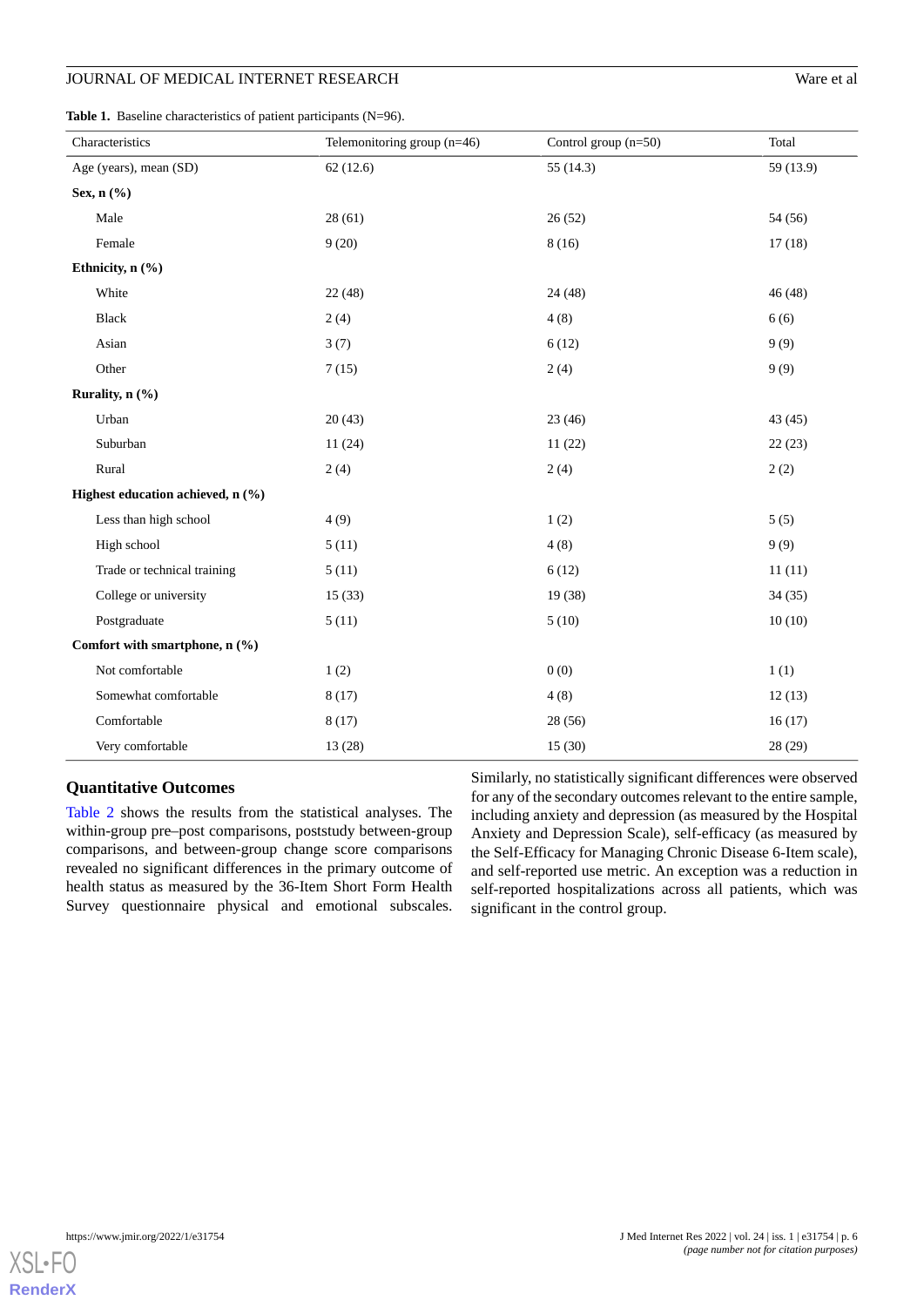### <span id="page-6-0"></span> ${\bf Table~2.}$  Independent Student *t* test<sup>a</sup> for SF-36<sup>b</sup>, HADS<sup>c</sup>, SEMCD6<sup>d</sup>, self-reported use, MLHFQ<sup>e</sup>, and SCHFI<sup>f</sup>.

| Parameter    |                                | Telemonitoring group (n=46) |                          |                           | Standard care group $(n=50)$ |                    |                          |                           | Between-<br>group<br>poststudy<br>data, $P$<br>value | Between-<br>group<br>change<br>scores, $P$<br>value |     |
|--------------|--------------------------------|-----------------------------|--------------------------|---------------------------|------------------------------|--------------------|--------------------------|---------------------------|------------------------------------------------------|-----------------------------------------------------|-----|
|              |                                | Values,<br>$n$ (%)          | Baseline,<br>mean $(SD)$ | Poststudy,<br>mean $(SD)$ | $\boldsymbol{P}$<br>value    | Values,<br>$n$ (%) | Baseline,<br>mean $(SD)$ | Poststudy,<br>mean $(SD)$ | $\boldsymbol{P}$<br>value                            |                                                     |     |
| <b>SF-36</b> |                                |                             |                          |                           |                              |                    |                          |                           |                                                      |                                                     |     |
|              | Physical compo-<br>nent        | 24(52)                      | 40.94(8.11)              | 42.77 (8.58)              | .16                          | 25(50)             | 41.55 (8.86)             | 42.39 (9.47)              | .24                                                  | .48                                                 | .63 |
|              | Mental compo-<br>nent          | 24(52)                      | 46.42 (12.21)            | 43.77<br>(12.28)          | .18                          | 25(50)             | 46.96 (11.21)            | 48.31<br>(10.51)          | .53                                                  | .73                                                 | .37 |
| <b>HADS</b>  |                                |                             |                          |                           |                              |                    |                          |                           |                                                      |                                                     |     |
|              | Anxiety                        | 24(52)                      | 6.94(4.38)               | 7.33(5.07)                | .47                          | 22(44)             | 6(4)                     | 5.97(3.5)                 | .50                                                  | .06                                                 | .12 |
|              | Depression                     | 23(50)                      | 5.09(3.95)               | 5.51(4.67)                | .73                          | 23 (46)            | 5.21(3.85)               | 5.55(4.2)                 | .92                                                  | .77                                                 | .32 |
|              | SEMCD <sub>6</sub>             | 26(57)                      | 7.23(2.18)               | 7.35(1.57)                | .73                          | 24 (48)            | 7.08(2.55)               | 6.75(2.21)                | .53                                                  | .13                                                 | .42 |
| Self-report  |                                |                             |                          |                           |                              |                    |                          |                           |                                                      |                                                     |     |
|              | Hospital (number<br>of visits) | 28(61)                      | 4.29(10.56)              | 1.43(4.11)                | .10                          | 23(46)             | 3.7(6.51)                | 0.35(1.11)                | .02                                                  | .02                                                 | .32 |
|              | $EDg$ visits                   | 28(61)                      | 1.29(4.65)               | 0.5(1.33)                 | .34                          | 23(46)             | 0.071(1.34)              | 0.22(0.57)                | .07                                                  | .12                                                 | .31 |
|              | Clinic visits                  | 20(44)                      | 3.54(4.11)               | 3.71(2.85)                | .52                          | 21(42)             | 4.19(6.01)               | 2.95(4.61)                | .39                                                  | .39                                                 | .12 |
|              | Family physician<br>visits     | 25(54)                      | 1.65(1.22)               | 1.28(1.62)                | .49                          | 23 (46)            | 2.48(3.72)               | 1.85(2.23)                | .27                                                  | .28                                                 | .07 |
| <b>SCHFI</b> |                                |                             |                          |                           |                              |                    |                          |                           |                                                      |                                                     |     |
|              | Maintenance                    | 24(52)                      | 73.42 (14.77)            | 79.83<br>(15.81)          | .04                          | 17(34)             | 73.64 (15.75)            | 76.18<br>(17.48)          | .49                                                  | .74                                                 | .82 |
|              | Management                     | 24(52)                      | 71.75 (15.64)            | 75.42<br>(19.83)          | .42                          | 17(34)             | 64.47 (27.51)            | 69.53<br>(26.53)          | .40                                                  | .67                                                 | .40 |
|              | Confidence                     | 24 (52)                     | 69.43 (15.49)            | 71.83<br>(19.74)          | .50                          | 16(32)             | 69.94 (25.09)            | 76.38<br>(19.86)          | .16                                                  | .92                                                 | .34 |
|              | <b>MLHFQ</b>                   |                             |                          |                           |                              |                    |                          |                           |                                                      |                                                     |     |
|              | Total                          | 23(50)                      | 40.85 (28.52)            | 35.88<br>(23.65)          | .12                          | 17(34)             | 42.81 (26.15)            | 31.55<br>(29.45)          | .07                                                  | .67                                                 | .10 |
|              | Physical                       | 23(50)                      | 19.13 (11.01)            | 14.58 (10.9)              | .046                         | 17(34)             | 20.78 (10.64)            | 19.05 (12.4)              | .11                                                  | .43                                                 | .06 |
|              | Emotional                      | 22(48)                      | 10.38 (7.97)             | 9(7.45)                   | .81                          | 15(30)             | 11.38 (7.08)             | 9.33(7.1)                 | .10                                                  | .64                                                 | .20 |

<sup>a</sup>A 2-tailed *t* test was used.

<sup>b</sup>SF-36: 36-Item Short Form Health Survey questionnaire.

<sup>c</sup>HADS: Hospital Anxiety and Depression Scale.

d SEMCD6: Self-Efficacy for Managing Chronic Disease 6-Item scale.

<sup>e</sup>MLHFQ: Minnesota Living with Heart Failure Questionnaire.

f SCHFI: Self-Care of Heart Failure Index.

<sup>g</sup>ED: emergency department.

Self-care maintenance and physical quality of life improved significantly for patients with HF in the telemonitoring group (*P*=.04 and *P*=.046, respectively). However, none of the between-group comparisons were statistically significant, likely because of the general improvement in self-care and quality of life scores of the control group and insufficient sample size for detecting changes in condition-specific metrics.

Of the 41 patients who completed the study in the intervention arm, 29 (71%) used the HF module, 10 (24%) used the HT module, and 2 (5%) used the DM module. On average, patients with HF completed all 4 readings on 78.1% (SD 5.8%) of the days that they were enrolled in the 6-month trial. This use rate increased to 86.2% when looking at the percentage of days the

 $XS$  • FC **[RenderX](http://www.renderx.com/)**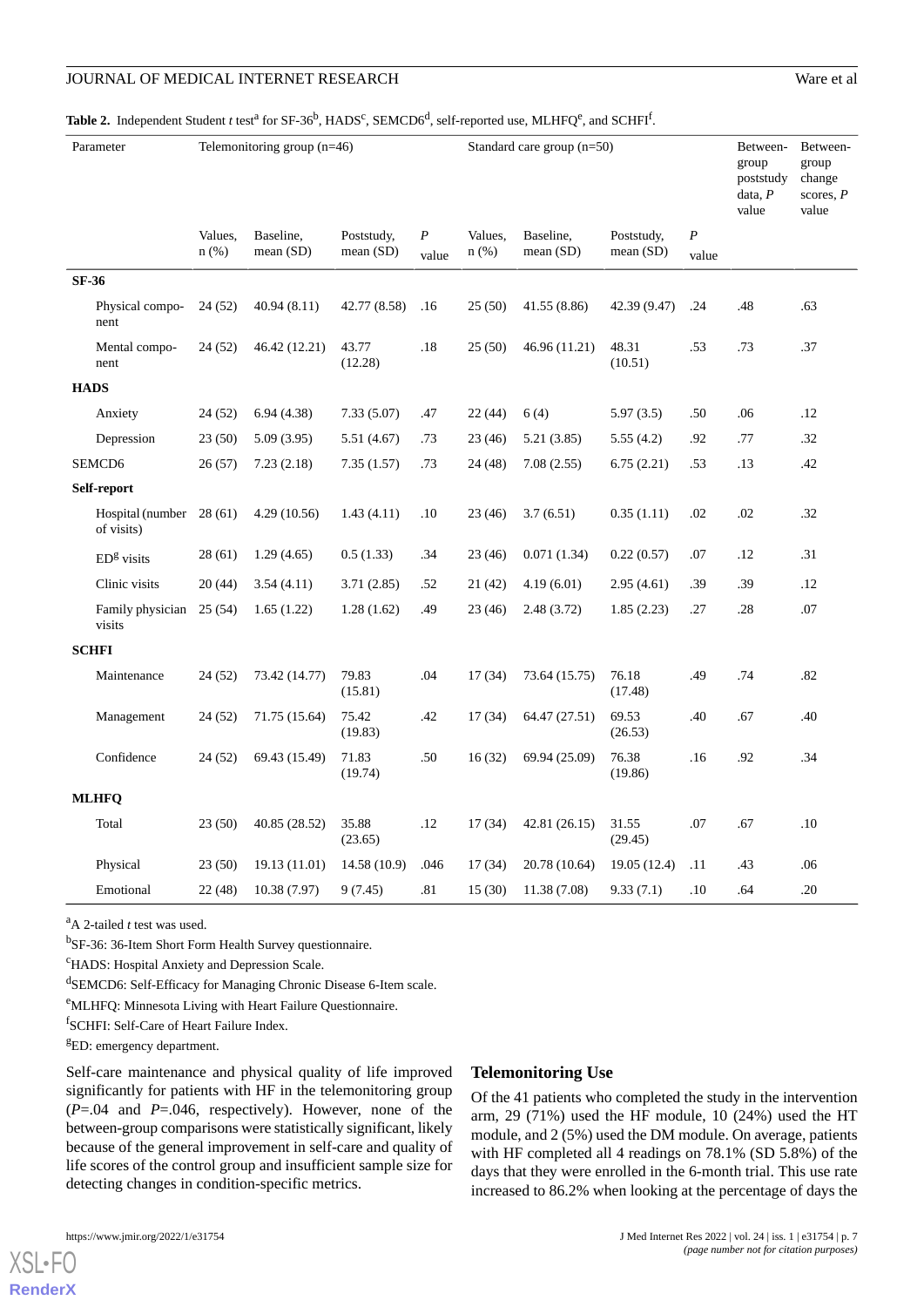patients with HF reported at least one reading. Average adherence was 64.2% (SD 18.6%) for the patients with HT and 58.3% (SD 24.6%) for the patients with DM based on a minimum of biweekly and weekly readings for HT and DM, respectively. The combined average adherence across all participants was 73.1% (SD 10%) over the study period. [Figure](#page-7-0)

[3](#page-7-0) depicts the monthly adherence rates for the 3 disease modules. It shows that although adherence was initially high across all conditions and remained relatively stable for patients with HF, it dropped markedly after the second month for patients with HT and DM.

<span id="page-7-0"></span>



### **Experiences With the Telemonitoring Program**

### *Overview*

Of the 41 patients who completed the study in the intervention arm, 13 (32%) were interviewed, including 62% (8/13) of patients with HF, 31% (4/13) of patients with HT, and 8% (1/13) of patients with DM. The HCPs included 1 cardiologist, 2 cardiac nurse practitioners, 1 HT specialist, and 1 endocrinologist. The interview findings, which contributed to explaining the overall null results of the study, are summarized in the following themes: (1) challenges of implementing MCC telemonitoring in a siloed health care system, (2) perceptions of the telemonitoring system, (3) perceived benefits differed based on the condition monitored, and (4) opportunities for MCC telemonitoring.

## *Theme 1: Challenges of Implementing MCC Telemonitoring in a Siloed Health Care System*

Patients and HCPs expressed that the telemonitoring intervention did not adequately address the challenge of delivering and coordinating advanced care for patients with MCCs. Although this was due in part to development delays that resulted in patients with different conditions undergoing the study at different times, there were also no formal communication

processes in place among relevant specialties that would have enabled optimal multidisciplinary care:

*How do you integrate information from multiple specialists...I don't have multiple chronic conditions, I have one condition...I didn't do the blood sugar stuff, I didn't do the heart failure stuff, I didn't do the chronic obstructive pulmonary disease stuff, I didn't do the mental health stuff...The people that would handle all these conditions simultaneously would be family doctors, except family doctors often don't have the expertise to handle complex conditions.* [HCP 5]

As the model of care did not connect existing specialty siloes, the clinical processes surrounding the use of the telemonitoring system were different based on the recruitment setting. For HF, an HCP described that a strong, team-based model with clearly defined clinical roles enabled rapid clinical response to worsening conditions:

*It's given me different work to do...although [I'm] not complaining about that because that is part of why I'm hired. It's just that...in order for [a telemonitoring program] to work, you have to have a clinician who is devoting time to do all of that, to answer alerts, to document, and to see patients that*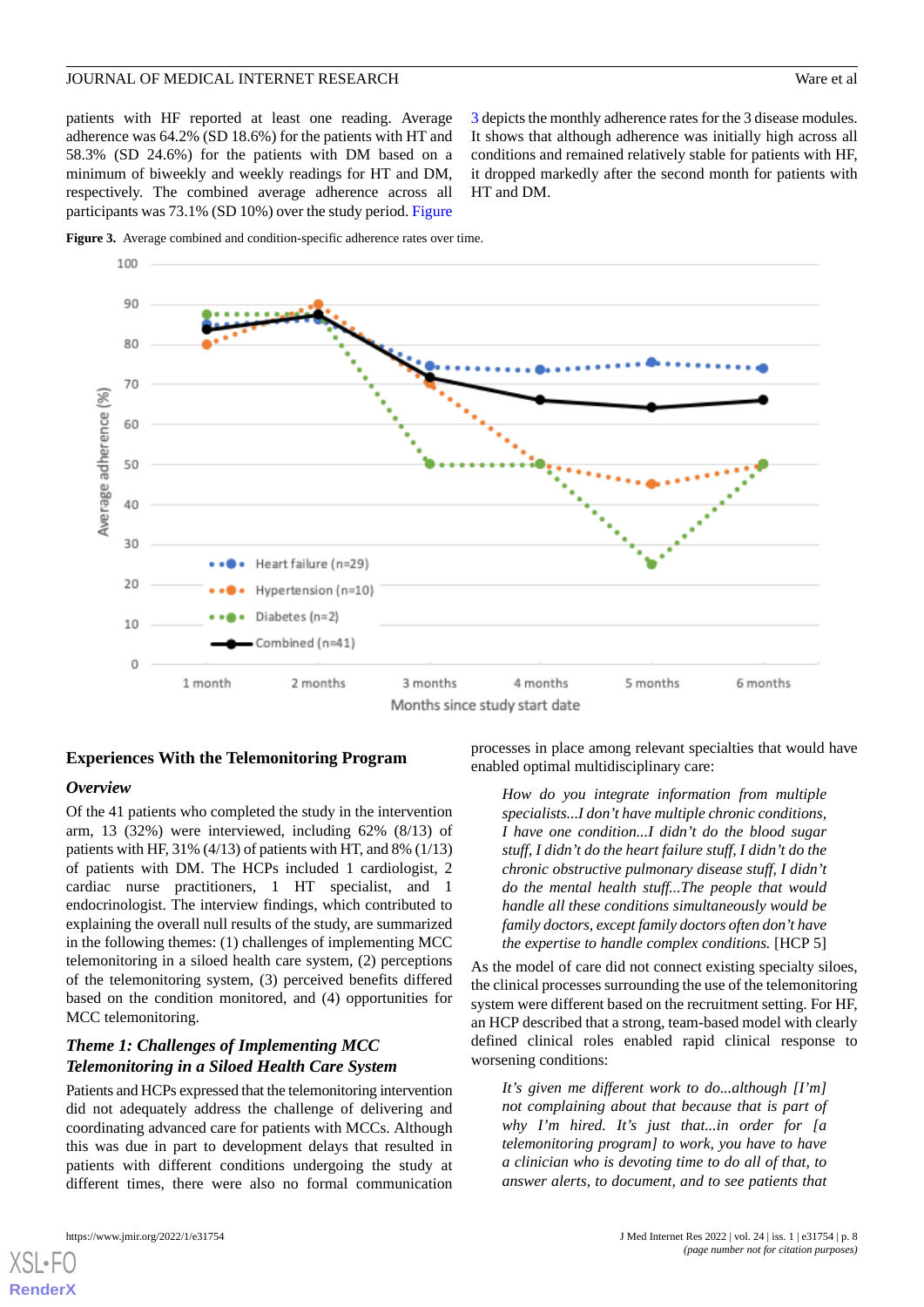*are unwell in clinic or fax them lab work [requisitions].* [HCP 3]

In contrast, DM and HT alerts were directly sent to the physicians who reflected on the absence of an appropriate model of care to support telemonitoring within those clinics and how it might have been better if the information was sent to a different member of the team:

*The difference between the heart failure and the hypertension is that the heart failure has a whole system in place. We don't have a similar type of system for the hypertension, I assume for the diabetes as well...the physician is the last person that needs the information. It's their nurse and dietician.* [HCP 4]

### *Theme 2: Perceptions of the Telemonitoring System*

Most patients had positive opinions about the telemonitoring system and found it easy to take readings and navigate the different features:

*It's pretty easy to use...I loved the fact that you took your sugar and it connected right away to the phone...I think that for my purposes, it did everything I needed it to do. You got some averages in there too which I liked, you could see [readings] over a period of time.* [Patient with DM 1]

Similarly, patients largely appreciated the automated self-care messages, with the exception of a minority who expressed confusion about messages directing them to contact the clinic when a reading was out of their target range. Some patients, across all conditions, recounted not knowing where to call and what to say when they did. In addition, some patients with HF reported ignoring such messages as they realized that their care team would contact them in the case of a true concern:

*I think that perhaps the instructions in the system of the Medly program were maybe unclear. Sometimes there would be a prompt to call...[but] then I would call and there wouldn't really be a sort of a good answer on why I should be calling.* [Patient with HT 3]

*It'll say "contact the heart clinic or go to your hospital if you don't feel well". I've just gotten so used to it. Say my weight is up two pounds or something, I know it's not critical...it says call, but I haven't been...I know that [my care team] will call me and make sure everything's okay.* [Patient with HF 26]

Unlike patients, there were mixed opinions about the telemonitoring system among HCPs. These differences were attributed to the physiological nature of the chronic condition and the existing standard of care in which the intervention was implemented. For example, owing to the dynamic nature of HF and the potential for rapid decompensation that could lead to hospitalization, telemonitoring alerts typically require immediate action from patients or HCPs. Therefore, HF HCPs were motivated to find ways of incorporating the viewing of telemonitoring data and alerts within their existing workflows:

[XSL](http://www.w3.org/Style/XSL)•FO **[RenderX](http://www.renderx.com/)**

*I think the issue for clinicians is that they're building this into their day-to-day busy practice so there are things like that I think can be done [to improve the system] but generally I think the dashboard is pretty sophisticated, it's easy to use, [and] incredibly easy to navigate.* [HCP 2]

Conversely, DM and HT HCPs expressed feeling that the system was built on the premise of identifying an acute change (needed for HF) rather than communicating information about longer-term trends. As the system was not perceived to convey DM and HT telemonitoring data to physicians in a way that is consistent with the existing management of those conditions, there was less incentive to incorporate the use of the system within their workflows:

*I didn't get any information from [the system]...I got no monthly reports about any of the individuals. The only thing I got was an occasional alert if their blood pressure was extraordinarily high...What you want to do is to map the progress of the patient since their blood pressure is not controlled. Even if it's not an alert, think if you had high blood pressure and your blood pressure was not in the alert level, but it was not controlled. Do you want your provider not to have the information?* [HCP 5]

Finally, a factor specific to DM was the fact that the data from the newer, and increasingly prominent, flash glucose monitors could not be sent to the Medly telemonitoring system:

*To be honest with you, I kind of stopped using it halfway through because...when I mentioned I was doing the study at the last appointment, [my doctor] said, "Well I guess it's irrelevant, based on the new technologies that are out there for checking your glucose."...he made it sound like that the study wasn't happening anymore.* [Patient with DM 1]

### *Theme 3: Perceived Benefits Differed Based on the Condition Monitored*

Opinions of the models of care and telemonitoring system previously described contributed to the perceived benefits of the intervention, and importantly, how these differed for patients with HF, DM, and HT and HCPs. Patients who were followed for HF expressed that the intervention enabled self-management by helping them form a routine of taking daily readings and associating those results with their behavior. The frequency of data collection and urgency-based alerts sent to the clinical team also contributed to the perception of improved clinical management:

*Every morning when I get up, that's the first thing I do and it kind of gives me an overview of my condition...I wake up and I know I've been having problems breathing and when I check my weight, I say, okay, I have gained weight...three pounds. I say okay and tie [it] back to what I've eaten the night before.* [Patient with HF 8]

The close monitoring offered by the HF telemonitoring system and model of care led to patients with HF benefiting from peace of mind and a closer relationship with their care team: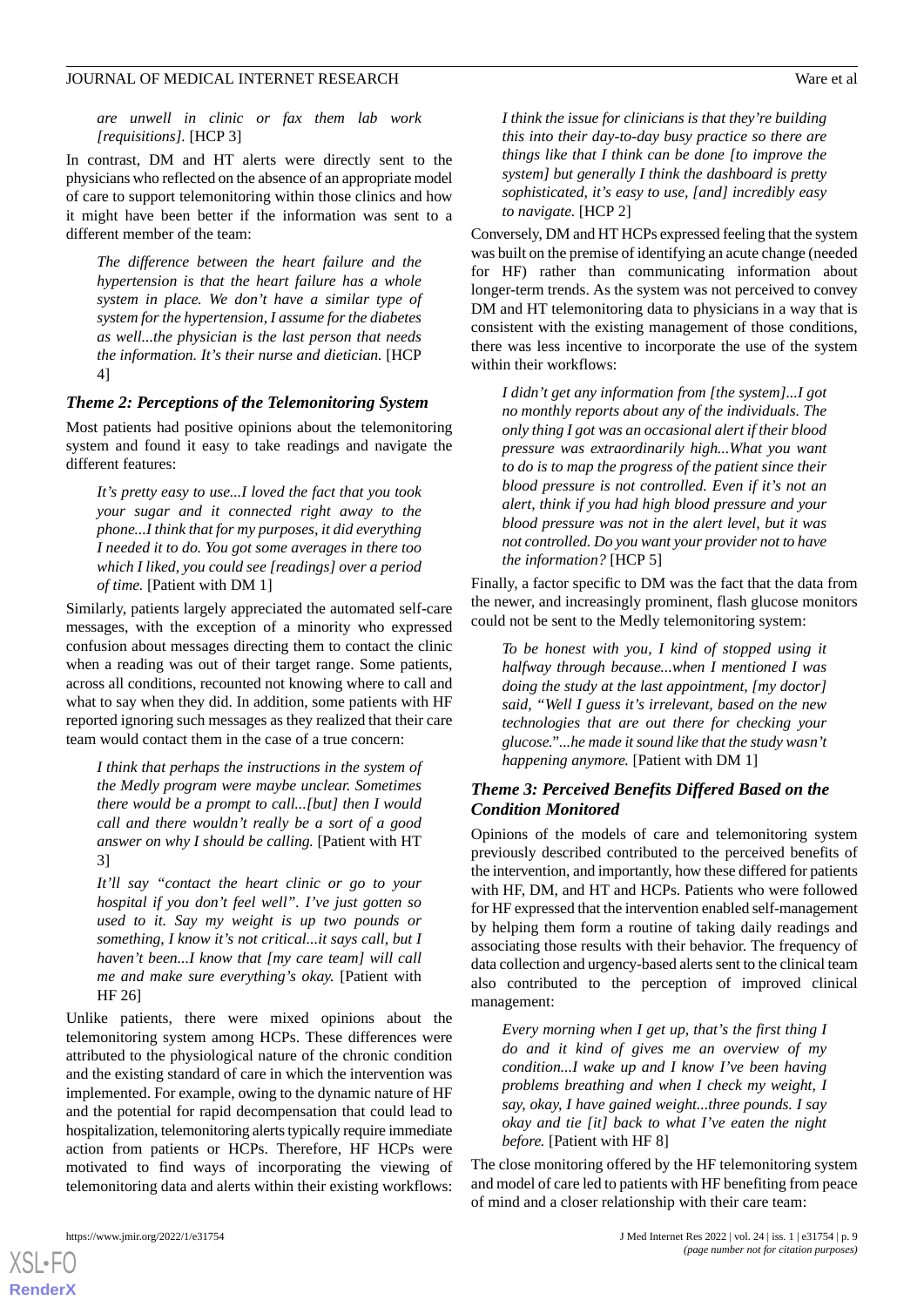*It gives you peace of mind, because...the doctor's seeing it, which is important, because...when the people who are really interested in your well-being are that far away, it's nice that you've got that system in place, where if something goes wrong you know right away.* [Patient with HF 2]

Patients followed up for HT and DM expressed many of the same self-management benefits as the patients with HF, including the idea that the system encouraged them to take blood pressure and blood glucose readings more regularly than they normally would and contributed to a greater awareness of life factors that could influence those readings:

*I discovered...triggers of my problem in blood pressure. Mainly, for example, when I have a little constipation, it has an effect on high blood pressure. Or, I had, for example, a little stress that affected me...Medly allowed me to be more aware of the situation. It's a mindfulness program. I became aware of what I was doing.* [Patient with HT 7]

However, unlike patients with HF, patients with HT and DM did not express the same peace of mind and closer therapeutic relationship with their HCPs as a result of telemonitoring. This was explained by the lack of feedback from HCPs and the perception that HCPs were not reviewing the data to the degree that the patients had expected:

*I didn't really have any sort of feedback from a physician's point of view as to what the Medly information was telling them. That would have been interesting...[and] made the whole experience sort of more sensible. Otherwise, I'm just slapping a cuff on my arm and taking a reading and so if it was more interactive, it might have had more meaning.* [Patient with HT 3]

This perception was confirmed by the HT and DM HCPs, who felt that the intervention did not affect their clinical management of patients because of the fact that the system did not provide health data in a meaningful way:

*I had virtually no interaction with the study...I wouldn't have even known if patients came for follow-up, whether they were in the study or not. They didn't volunteer the information; I didn't give any information from MCC about the patients. There was no feedback [from the system].* [HCP 5]

### *Theme 4: Opportunities for MCC Telemonitoring*

Despite the challenges with this trial, HCPs spoke of the potential of telemonitoring, if designed appropriately, to help address the existing limitations of virtual care that is becoming the norm since the onset of the COVID-19 pandemic:

*You need data points, you can't [provide virtual care] in a vacuum and Medly is a system whereby you can get the data points...What telemonitoring is supposed to do is to give a person a profile between clinic visits and if I can't get that through the regular virtual service, this is where the telemonitoring services come in. [However], it's got to be structured, it's got to be*

[XSL](http://www.w3.org/Style/XSL)•FO **[RenderX](http://www.renderx.com/)**

*done in a systematic way, and it's got to be done so that the patients can submit the information. The benefit for the patient is then they get feedback between clinic visits, or if they don't get feedback between clinic visits, at least the physician at the clinic visits has reliable information in order to ascertain what next steps have to be done to improve management.* [HCP 5]

In addition to the need to present data in a meaningful way, as highlighted in theme 2, there was consensus among HCPs that a telemonitoring system, especially one for MCC, needs to be integrated with the existing organizational information systems:

*It has to be integrated with a larger system-wide electronic solution...It duplicates work when I have to open a chart, and open a computer program, and transcribe things manually into the chart...Getting alerted is good but [the] communication piece and that documentation piece is [critical].* [HCP 4]

In assessing the value of telemonitoring, HCPs did not disassociate the design of the telemonitoring system from the design of the model of care. For telemonitoring of complex conditions to be feasible, they envisioned a team-based approach in which a nonphysician (eg, nurse, nurse practitioner, or allied health professional) held a central role in the intervention because of a greater alignment of the scope of practice and existing remuneration models:

*I guess for nurses and dieticians who are employed by a hospital, [the issue of remuneration] is irrelevant because they have a salary, so it could easily be integrated into their current workflow. But for physicians their only real commodity is their time...so if this is going to add to the current work, or displace current remunerated work it's a no-go.* [HCP 4]

*You could have a nurse practitioner who leads these programs and works with a staff nurse or that kind of helps triage and call patients back and manage that way but then also a physician if there's a really big problem that you have to go to...you could look at different models of care for these programs.* [HCP 2]

## *Discussion*

### **Principal Findings**

In the absence of high-quality evidence on telemonitoring for managing MCCs [\[48](#page-13-14)], this study sought to evaluate the impact of a mobile phone–based telemonitoring program to manage patients with complex conditions in specialty care settings. Through a pragmatic RCT, halted before reaching the intended sample size, we observed no effects of the telemonitoring program on health status, anxiety and depression, self-efficacy, and most health service use metrics. Subgroup analyses of patients with HF in the intervention arm found a significant improvement in physical quality of life and self-care maintenance; however, no differences in these groups were observed between the treatment arms. The reduction in self-reported hospitalization found in the control group could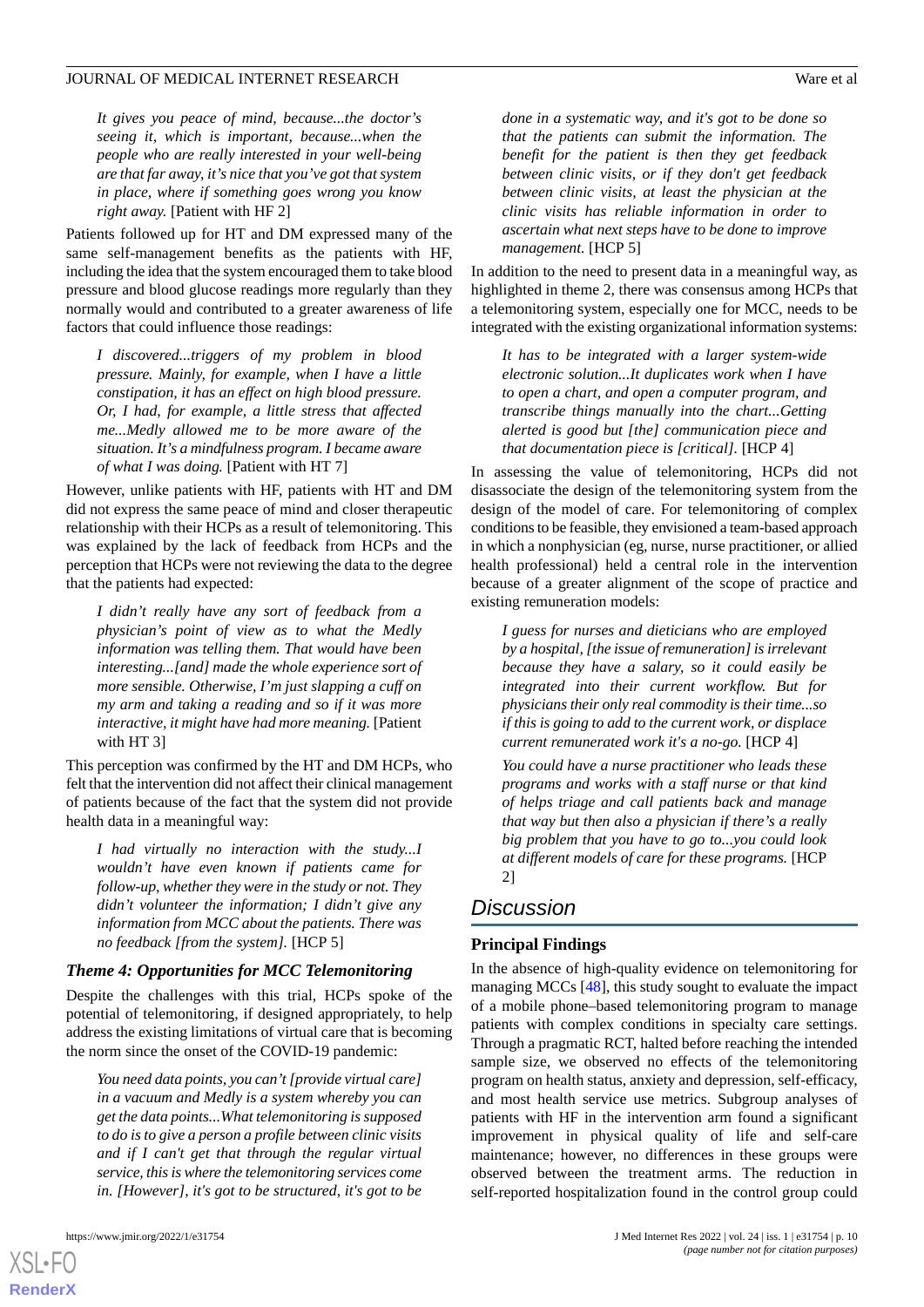also be seen as a trend in the intervention group but did not reach statistical significance, likely because of the small sample size. This reduction in both arms may be partly attributed to the impact of the HF clinic in stabilizing patients.

Several challenges were encountered during the trial, necessitating deviations from the published protocol, which likely contributed to the null results of the study. Foremost, this trial did not reach its intended sample size of 146. Although the onset of the COVID-19 pandemic and the rapid shift to virtual care for both arms did bring about the decision to stop recruitment permanently, other important challenges contributed to slow recruitment. Importantly, funding and development challenges contributed to the inability to include the planned chronic obstructive pulmonary disease and chronic kidney disease modules. Similarly, although patients who participated in our study had MCCs, we were unable to offer monitoring for all the conditions simultaneously as the HF, HT, and DM modules were not initially available at the same time. Therefore, the MCC model of care was never fully tested as there was never a need to explore communication workflows for multidisciplinary care that are inherent to the care of MCCs. Finally, recruitment of patients from the diabetes clinic was challenging because of the emergence of newer continuous glucose monitoring technologies at the time of recruitment.

Although patient perceptions of the telemonitoring program were largely positive, the perceived benefits and, consequently, use of the system varied across conditions. Indeed, although all patients in this study started with high adherence, these higher levels were only maintained in patients who were followed for HF. These differences may reflect the more actionable nature of the self-care instructions and more frequent clinician alerts from the HF module relative to those provided by the HT and DM modules. HF tends to be more dynamic and requires more parameters to be taken at a higher frequency, which provides the data inputs necessary for a more sophisticated telemonitoring algorithm. Conversely, HT and DM require fewer inputs at a lower frequency, which typically means that less urgency is required when alerts are generated. This does not suggest that HT and DM are not suitable conditions for systems such as Medly, as patients followed up for these conditions did express benefiting from self-management support. Rather, the opinions expressed by the HT and DM HCPs suggest that the way telemonitoring data are presented to HCPs needs to consider the greater importance of long-term trends versus the acute symptom-based alerting needed for optimal HF management. Considering these differences between conditions may increase the perceived relative advantage [[46\]](#page-13-12) of telemonitoring to promote comparable use across conditions.

Various factors related to the implementation of the telemonitoring program may also explain the lack of impact observed. We posit that an initially narrow conceptualization of telemonitoring, focused primarily on the technology rather than the model of care, may have contributed to these implementation issues. For instance, relative to HF [[49\]](#page-14-0), minimal consideration was given to the model of care associated with the DM and HT modules. Consistent with previous studies, we recommend that future research conceive telemonitoring as a *program* comprising both the *system* and its associated *model*

[XSL](http://www.w3.org/Style/XSL)•FO **[RenderX](http://www.renderx.com/)** *of care*. Critically, implementation study designs should be used to assess the feasibility of the program before conducting a trial so that challenges may be identified and addressed [[50\]](#page-14-1).

A notable characteristic thought to enhance the feasibility of telemonitoring for patients with complex conditions and MCCs was having a nurse in a central role as it relates to alert management and care coordination. In contrast to the fee-for-service model for physicians, all HCPs in this study noted that the salaried remuneration of nurses offered greater flexibility needed to monitor patients with MCCs through telemonitoring. Indeed**,** when the same MCC telemonitoring system was applied in a different study within a multidisciplinary nurse-led model of care [\[51](#page-14-2)], telemonitoring was not only perceived positively by patients with MCCs but was also normalized within their daily life and routines [[52\]](#page-14-3), which was a finding that was only observed among the patients with HF and HCPs in this trial, who also benefited from a nurse-led model. What may explain the stark contrast in the results between these studies is the differences in their underlying program theory. Per Kastner et al [[53\]](#page-14-4), effective interventions for older adults with MCCs are often founded upon principles of care coordination, disease prioritization, and patient self-management. From this, we conclude that telemonitoring interventions for patients with complex conditions, especially those with MCCs, should (1) be integrated with usual care workflows and complementary clinical services, (2) be supported by a multidisciplinary model, and (3) include ≥1 element of care coordination (eg, referral pathways, case management, and interoperable information systems). Critically, these 3 elements may be best operationalized by having a nurse play a central role in the intervention.

### **Comparison With Previous Work**

The outcomes of this trial are consistent with recent reviews [[48,](#page-13-14)[54\]](#page-14-5), indicating a dearth of evidence on the effectiveness of telemedicine interventions for the population with MCC. In 2020, Kraef et al [\[48\]](#page-13-14) identified only 1 study reporting no impact of telemedicine on self-reported health status and only moderate improvements in disease control measures such as hemoglobin  $A_{1c}$  and systolic blood pressure across 7 meta-analyzed studies. Similarly, Pisa et al [[54\]](#page-14-5) found no impact of telemedicine interventions in primary care on quality of life and contradictory results on ED visits and hospital admissions across 5 studies [[54\]](#page-14-5).

Importantly, trials reporting significant effects on condition-specific outcomes and no implementation challenges often included a role of a nonphysician HCP in the intervention, most commonly a nurse [\[30](#page-13-15),[55-](#page-14-6)[57\]](#page-14-7). Moreover, several authors have attributed frequent and immediate feedback to patient data as important facilitators in promoting the intended use of telemonitoring systems and the success of their trials [[30](#page-13-15),[57,](#page-14-7)[58](#page-14-8)]. Thus, the results of this trial and the existing literature converge in identifying care coordination as an important component in telemonitoring interventions for MCCs. We suggest that this be considered as a central component of further studies exploring the feasibility and effectiveness of telemonitoring for MCCs.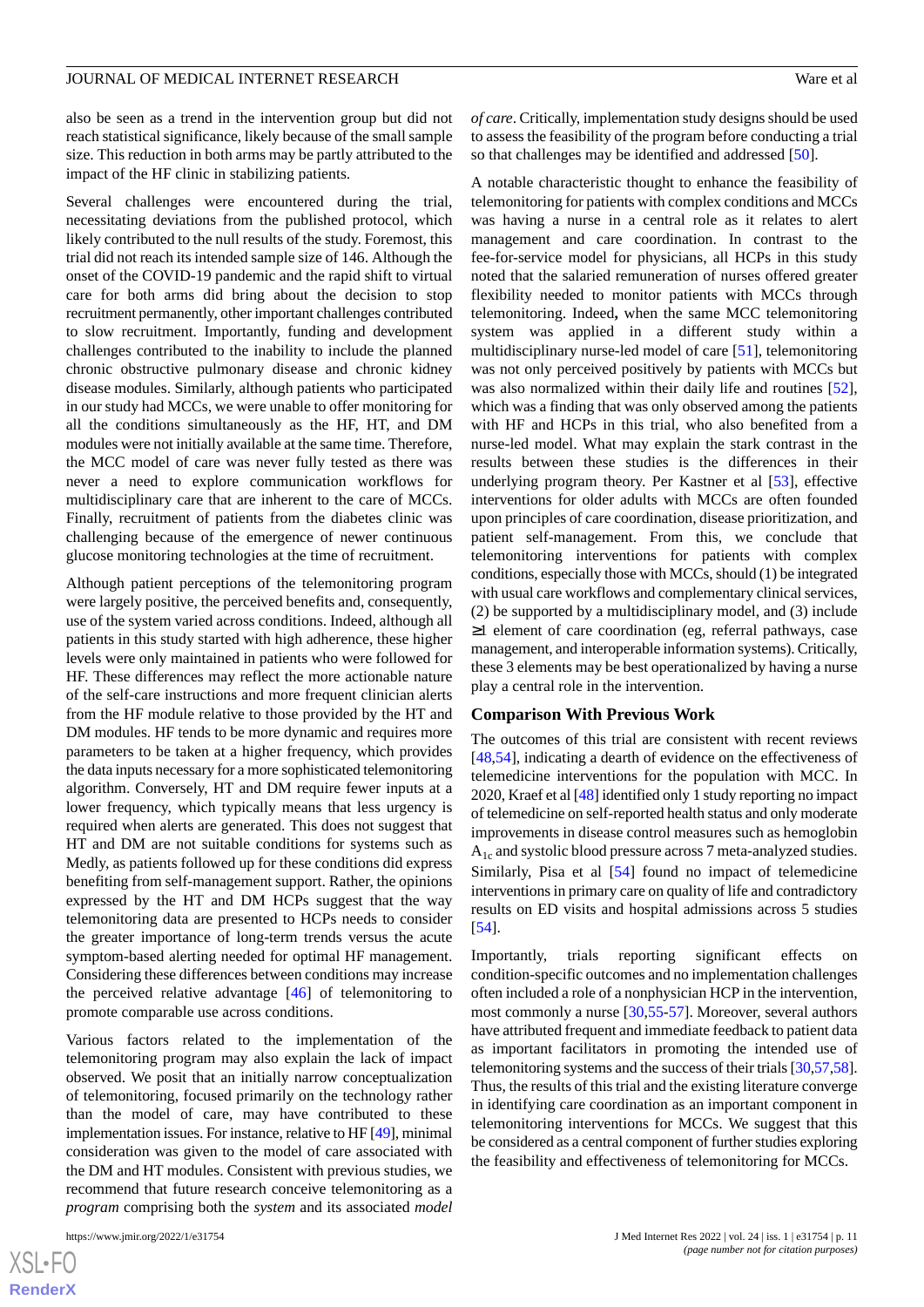### **Limitations**

In addition to the recruitment and implementation challenges previously discussed, this study had limitations attributable to the trial's pragmatic nature. First, although the study period was 6 months, the study duration lasted approximately 4 years with no overlap in the periods in which patients with HF and patients with HT or DM were active. This meant that in addition to inhibiting the exploration of multidisciplinary care coordination, ending the recruitment because of the COVID-19 pandemic contributed to a difference in sample size across conditions. Second, self-reported health service use introduces potential challenges because of recall. Third, unintended selection bias is possible as the recruitment relied on busy clinicians identifying eligible patients during clinic hours. We do not have data on patients who might have been eligible but were never identified by their care team or on patients who were approached but did not agree to be introduced to the research coordinator. Finally, the interviews were conducted with a convenience sample of patients, and although all HCPs who were involved in the study in any significant manner were interviewed, the number of 5 HCPs was relatively small.

## **Conclusions**

Decades of research suggest that telemonitoring for self-management and clinical decision support may assist in managing single chronic conditions; however, its effectiveness

for the growing number of patients with complex conditions, including those with MCCs, remains unclear. This 6-month pragmatic RCT sought to evaluate the impact on patients and HCPs and their experiences with a telemonitoring program to manage patients with complex conditions compared with those in standard care. No significant within- and between-group differences were found in the primary outcome of health status or the secondary outcomes of self-efficacy, anxiety, depression, and health service use. However, improvements in physical quality of life and self-care maintenance were observed in patients with HF who were enrolled in the telemonitoring program. Qualitative data suggest that these null findings may be because of the fact that not all disease modules were available at the same time, implementation challenges within the siloed specialty care, varying degrees of acuity and urgency across chronic conditions, and an insufficient sample size attributable to the onset of the COVID-19 pandemic. On the basis of the study findings, we caution that self-management and clinical decision support are necessary but not sufficient components of telemonitoring for patients with complex conditions. We conclude that telemonitoring for patients with complex conditions or those within multidisciplinary care settings may be best operationalized through nurse-led models of care and that the complex nature of these interventions makes it such that they are best studied through feasibility or pragmatic study designs before conducting RCTs.

## **Acknowledgments**

The authors wish to thank the trial participants and the health care providers for both their role in facilitating participant recruitment and in the telemonitoring intervention. This study was funded by the Canadian Institutes for Health Research, which had no role in this study.

## **Conflicts of Interest**

ES, HR, and JC are considered inventors of the Medly system under the intellectual property policies of the University Health Network and may benefit from future commercialization of the technology by University Health Network.

## **Multimedia Appendix 1**

<span id="page-11-0"></span>CONSORT-eHEALTH Checklist (V 1.6.1). [[PDF File \(Adobe PDF File\), 1214 KB](https://jmir.org/api/download?alt_name=jmir_v24i1e31754_app1.pdf&filename=d05847e507625b1a8649ce13f6a7ab39.pdf)-[Multimedia Appendix 1\]](https://jmir.org/api/download?alt_name=jmir_v24i1e31754_app1.pdf&filename=d05847e507625b1a8649ce13f6a7ab39.pdf)

### <span id="page-11-1"></span>**References**

- <span id="page-11-2"></span>1. Roberts KC, Rao DP, Bennett TL, Loukine L, Jayaraman GC. Prevalence and patterns of chronic disease multimorbidity and associated determinants in Canada. Health Promot Chronic Dis Prev Can 2015 Aug;35(6):87-94 [[FREE Full text](https://doi.org/10.24095/hpcdp.35.6.01)] [doi: [10.24095/hpcdp.35.6.01\]](http://dx.doi.org/10.24095/hpcdp.35.6.01) [Medline: [26302227\]](http://www.ncbi.nlm.nih.gov/entrez/query.fcgi?cmd=Retrieve&db=PubMed&list_uids=26302227&dopt=Abstract)
- <span id="page-11-3"></span>2. van Oostrom SH, Gijsen R, Stirbu I, Korevaar JC, Schellevis FG, Picavet HS, et al. Time trends in prevalence of chronic diseases and multimorbidity not only due to aging: data from general practices and health surveys. PLoS One 2016 Aug;11(8):e0160264 [\[FREE Full text\]](http://dx.plos.org/10.1371/journal.pone.0160264) [doi: [10.1371/journal.pone.0160264\]](http://dx.doi.org/10.1371/journal.pone.0160264) [Medline: [27482903\]](http://www.ncbi.nlm.nih.gov/entrez/query.fcgi?cmd=Retrieve&db=PubMed&list_uids=27482903&dopt=Abstract)
- <span id="page-11-5"></span><span id="page-11-4"></span>3. Moffat K, Mercer SW. Challenges of managing people with multimorbidity in today's healthcare systems. BMC Fam Pract 2015 Oct 14;16(1):129 [\[FREE Full text](https://bmcfampract.biomedcentral.com/articles/10.1186/s12875-015-0344-4)] [doi: [10.1186/s12875-015-0344-4\]](http://dx.doi.org/10.1186/s12875-015-0344-4) [Medline: [26462820\]](http://www.ncbi.nlm.nih.gov/entrez/query.fcgi?cmd=Retrieve&db=PubMed&list_uids=26462820&dopt=Abstract)
- 4. Zulman DM, Chee CP, Wagner TH, Yoon J, Cohen DM, Holmes TH, et al. Multimorbidity and healthcare utilisation among high-cost patients in the US Veterans Affairs Health Care System. BMJ Open 2015 Apr 16;5(4):e007771 [\[FREE Full text](https://bmjopen.bmj.com/lookup/pmidlookup?view=long&pmid=25882486)] [doi: [10.1136/bmjopen-2015-007771\]](http://dx.doi.org/10.1136/bmjopen-2015-007771) [Medline: [25882486\]](http://www.ncbi.nlm.nih.gov/entrez/query.fcgi?cmd=Retrieve&db=PubMed&list_uids=25882486&dopt=Abstract)
- 5. Wodchis WP, Austin PC, Henry DA. A 3-year study of high-cost users of health care. Can Med Asso J 2016 Feb 16;188(3):182-188 [[FREE Full text](http://www.cmaj.ca/cgi/pmidlookup?view=long&pmid=26755672)] [doi: [10.1503/cmaj.150064\]](http://dx.doi.org/10.1503/cmaj.150064) [Medline: [26755672](http://www.ncbi.nlm.nih.gov/entrez/query.fcgi?cmd=Retrieve&db=PubMed&list_uids=26755672&dopt=Abstract)]
- 6. Siminerio LM. The role of technology and the chronic care model. J Diabetes Sci Technol 2010 Mar 01;4(2):470-475 [[FREE Full text](http://europepmc.org/abstract/MED/20307409)] [doi: [10.1177/193229681000400229\]](http://dx.doi.org/10.1177/193229681000400229) [Medline: [20307409](http://www.ncbi.nlm.nih.gov/entrez/query.fcgi?cmd=Retrieve&db=PubMed&list_uids=20307409&dopt=Abstract)]

 $XSI - F($ **[RenderX](http://www.renderx.com/)**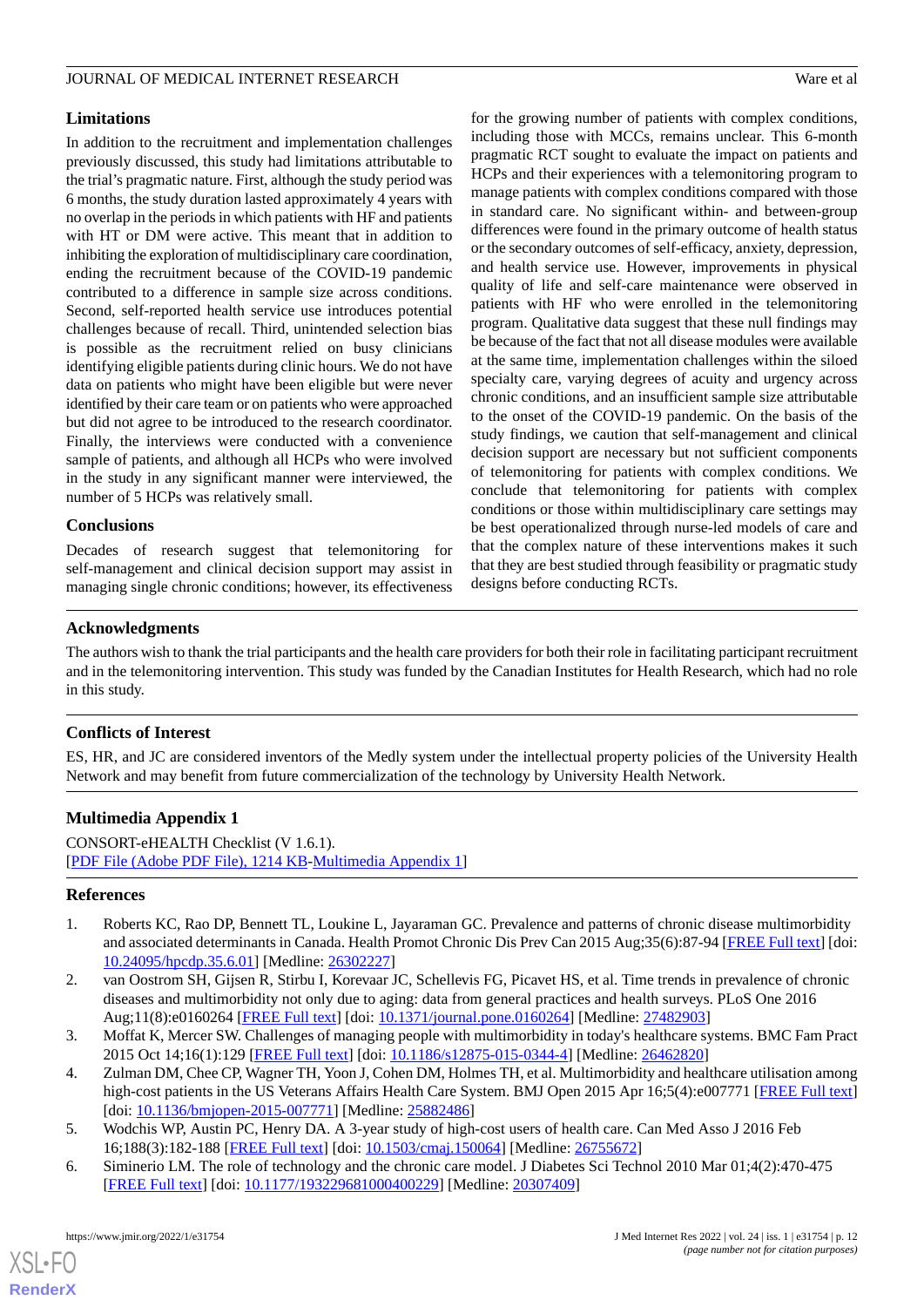- <span id="page-12-0"></span>7. Noël PH, Parchman ML, Williams JW, Cornell JE, Shuko L, Zeber JE, et al. The challenges of multimorbidity from the patient perspective. J Gen Intern Med 2007 Dec;22 Suppl 3:419-424 [[FREE Full text](http://europepmc.org/abstract/MED/18026811)] [doi: [10.1007/s11606-007-0308-z](http://dx.doi.org/10.1007/s11606-007-0308-z)] [Medline: [18026811](http://www.ncbi.nlm.nih.gov/entrez/query.fcgi?cmd=Retrieve&db=PubMed&list_uids=18026811&dopt=Abstract)]
- <span id="page-12-1"></span>8. Liddy C, Blazkho V, Mill K. Challenges of self-management when living with multiple chronic conditions: systematic review of the qualitative literature. Can Fam Physician 2014 Dec;60(12):1123-1133 [[FREE Full text](http://www.cfp.ca/cgi/pmidlookup?view=long&pmid=25642490)] [Medline: [25642490](http://www.ncbi.nlm.nih.gov/entrez/query.fcgi?cmd=Retrieve&db=PubMed&list_uids=25642490&dopt=Abstract)]
- <span id="page-12-2"></span>9. Vassilev I, Rowsell A, Pope C, Kennedy A, O'Cathain A, Salisbury C, et al. Assessing the implementability of telehealth interventions for self-management support: a realist review. Implement Sci 2015;10:59 [\[FREE Full text\]](http://implementationscience.biomedcentral.com/articles/10.1186/s13012-015-0238-9) [doi: [10.1186/s13012-015-0238-9\]](http://dx.doi.org/10.1186/s13012-015-0238-9) [Medline: [25906822](http://www.ncbi.nlm.nih.gov/entrez/query.fcgi?cmd=Retrieve&db=PubMed&list_uids=25906822&dopt=Abstract)]
- <span id="page-12-4"></span><span id="page-12-3"></span>10. Seto E, Morita PP, Tomkun J, Lee TM, Ross H, Reid-Haughian C, et al. Implementation of a heart failure telemonitoring system in home care nursing: feasibility study. JMIR Med Inform 2019 Jul 26;7(3):e11722 [\[FREE Full text\]](https://medinform.jmir.org/2019/3/e11722/) [doi: [10.2196/11722\]](http://dx.doi.org/10.2196/11722) [Medline: [31350841\]](http://www.ncbi.nlm.nih.gov/entrez/query.fcgi?cmd=Retrieve&db=PubMed&list_uids=31350841&dopt=Abstract)
- <span id="page-12-5"></span>11. Meystre S. The current state of telemonitoring: a comment on the literature. Telemed J E Health 2005 Feb;11(1):63-69. [doi: [10.1089/tmj.2005.11.63](http://dx.doi.org/10.1089/tmj.2005.11.63)] [Medline: [15785222\]](http://www.ncbi.nlm.nih.gov/entrez/query.fcgi?cmd=Retrieve&db=PubMed&list_uids=15785222&dopt=Abstract)
- 12. Logan AG, Irvine MJ, McIsaac WJ, Tisler A, Rossos PG, Easty A, et al. Effect of home blood pressure telemonitoring with self-care support on uncontrolled systolic hypertension in diabetics. Hypertension 2012 Jul;60(1):51-57 [\[FREE Full text\]](http://hyper.ahajournals.org/cgi/pmidlookup?view=long&pmid=22615116) [doi: [10.1161/HYPERTENSIONAHA.111.188409\]](http://dx.doi.org/10.1161/HYPERTENSIONAHA.111.188409) [Medline: [22615116](http://www.ncbi.nlm.nih.gov/entrez/query.fcgi?cmd=Retrieve&db=PubMed&list_uids=22615116&dopt=Abstract)]
- <span id="page-12-6"></span>13. Istepanian RS, Zitouni K, Harry D, Moutosammy N, Sungoor A, Tang B, et al. Evaluation of a mobile phone telemonitoring system for glycaemic control in patients with diabetes. J Telemed Telecare 2009;15(3):125-128. [doi: [10.1258/jtt.2009.003006](http://dx.doi.org/10.1258/jtt.2009.003006)] [Medline: [19364893](http://www.ncbi.nlm.nih.gov/entrez/query.fcgi?cmd=Retrieve&db=PubMed&list_uids=19364893&dopt=Abstract)]
- <span id="page-12-7"></span>14. Goldberg LR, Piette JD, Walsh MN, Frank TA, Jaski BE, Smith AL, et al. Randomized trial of a daily electronic home monitoring system in patients with advanced heart failure: the Weight Monitoring in Heart Failure (WHARF) trial. Am Heart J 2003 Oct;146(4):705-712. [doi: [10.1016/S0002-8703\(03\)00393-4\]](http://dx.doi.org/10.1016/S0002-8703(03)00393-4) [Medline: [14564327](http://www.ncbi.nlm.nih.gov/entrez/query.fcgi?cmd=Retrieve&db=PubMed&list_uids=14564327&dopt=Abstract)]
- 15. Liang HY, Lin LH, Chang CY, Wu FM, Yu S. Effectiveness of a nurse-led tele-homecare program for patients with multiple chronic illnesses and a high risk for readmission: a randomized controlled trial. J Nurs Scholarsh 2021 Mar;53(2):161-170. [doi: [10.1111/jnu.12622\]](http://dx.doi.org/10.1111/jnu.12622) [Medline: [33507626](http://www.ncbi.nlm.nih.gov/entrez/query.fcgi?cmd=Retrieve&db=PubMed&list_uids=33507626&dopt=Abstract)]
- 16. Inglis SC, Clark RA, McAlister FA, Ball J, Lewinter C, Cullington D, et al. Structured telephone support or telemonitoring programmes for patients with chronic heart failure. Cochrane Database Syst Rev 2010(8):CD007228. [doi: [10.1002/14651858.CD007228.pub2\]](http://dx.doi.org/10.1002/14651858.CD007228.pub2) [Medline: [20687083](http://www.ncbi.nlm.nih.gov/entrez/query.fcgi?cmd=Retrieve&db=PubMed&list_uids=20687083&dopt=Abstract)]
- 17. Clark RA, Inglis SC, McAlister FA, Cleland JG, Stewart S. Telemonitoring or structured telephone support programmes for patients with chronic heart failure: systematic review and meta-analysis. Br Med J 2007 May 5;334(7600):942 [[FREE](http://www.bmj.com/cgi/pmidlookup?view=long&pmid=17426062) [Full text\]](http://www.bmj.com/cgi/pmidlookup?view=long&pmid=17426062) [doi: [10.1136/bmj.39156.536968.55\]](http://dx.doi.org/10.1136/bmj.39156.536968.55) [Medline: [17426062](http://www.ncbi.nlm.nih.gov/entrez/query.fcgi?cmd=Retrieve&db=PubMed&list_uids=17426062&dopt=Abstract)]
- 18. Polisena J, Tran K, Cimon K, Hutton B, McGill S, Palmer K, et al. Home telemonitoring for congestive heart failure: a systematic review and meta-analysis. J Telemed Telecare 2010;16(2):68-76. [doi: [10.1258/jtt.2009.090406](http://dx.doi.org/10.1258/jtt.2009.090406)] [Medline: [20008054](http://www.ncbi.nlm.nih.gov/entrez/query.fcgi?cmd=Retrieve&db=PubMed&list_uids=20008054&dopt=Abstract)]
- <span id="page-12-8"></span>19. Paré G, Moqadem K, Pineau G, St-Hilaire C. Clinical effects of home telemonitoring in the context of diabetes, asthma, heart failure and hypertension: a systematic review. J Med Internet Res 2010;12(2):e21 [[FREE Full text](http://www.jmir.org/2010/2/e21/)] [doi: [10.2196/jmir.1357](http://dx.doi.org/10.2196/jmir.1357)] [Medline: [20554500](http://www.ncbi.nlm.nih.gov/entrez/query.fcgi?cmd=Retrieve&db=PubMed&list_uids=20554500&dopt=Abstract)]
- <span id="page-12-9"></span>20. Bowles KH, Holland DE, Horowitz DA. A comparison of in-person home care, home care with telephone contact and home care with telemonitoring for disease management. J Telemed Telecare 2009;15(7):344-350 [[FREE Full text](http://europepmc.org/abstract/MED/19815903)] [doi: [10.1258/jtt.2009.090118](http://dx.doi.org/10.1258/jtt.2009.090118)] [Medline: [19815903\]](http://www.ncbi.nlm.nih.gov/entrez/query.fcgi?cmd=Retrieve&db=PubMed&list_uids=19815903&dopt=Abstract)
- 21. Hamadi HY, Martinez D, Xu J, Silvera GA, Mallea JM, Hamadi W, et al. Effects of post-discharge telemonitoring on 30-day chronic obstructive pulmonary disease readmissions and mortality. J Telemed Telecare 2020 Nov 11:1357633X20970402. [doi: [10.1177/1357633X20970402](http://dx.doi.org/10.1177/1357633X20970402)] [Medline: [33176540](http://www.ncbi.nlm.nih.gov/entrez/query.fcgi?cmd=Retrieve&db=PubMed&list_uids=33176540&dopt=Abstract)]
- 22. Koehler F, Winkler S, Schieber M, Sechtem U, Stangl K, Böhm M, Telemedical Interventional Monitoring in Heart Failure Investigators. Impact of remote telemedical management on mortality and hospitalizations in ambulatory patients with chronic heart failure: the telemedical interventional monitoring in heart failure study. Circulation 2011 May 3;123(17):1873-1880 [[FREE Full text](http://circ.ahajournals.org/cgi/pmidlookup?view=long&pmid=21444883)] [doi: [10.1161/CIRCULATIONAHA.111.018473\]](http://dx.doi.org/10.1161/CIRCULATIONAHA.111.018473) [Medline: [21444883\]](http://www.ncbi.nlm.nih.gov/entrez/query.fcgi?cmd=Retrieve&db=PubMed&list_uids=21444883&dopt=Abstract)
- <span id="page-12-10"></span>23. Koehler F, Winkler S, Schieber M, Sechtem U, Stangl K, Böhm M, et al. Telemedicine in heart failure: pre-specified and exploratory subgroup analyses from the TIM-HF trial. Int J Cardiol 2012 Nov 29;161(3):143-150. [doi: [10.1016/j.ijcard.2011.09.007](http://dx.doi.org/10.1016/j.ijcard.2011.09.007)] [Medline: [21982700](http://www.ncbi.nlm.nih.gov/entrez/query.fcgi?cmd=Retrieve&db=PubMed&list_uids=21982700&dopt=Abstract)]
- <span id="page-12-11"></span>24. Scherr D, Kastner P, Kollmann A, Hallas A, Auer J, Krappinger H, MOBITEL Investigators, et al. Effect of home-based telemonitoring using mobile phone technology on the outcome of heart failure patients after an episode of acute decompensation: randomized controlled trial. J Med Internet Res 2009 Aug 17;11(3):34-78 [[FREE Full text](https://www.jmir.org/2009/3/e34/)] [doi: [10.2196/jmir.1252](http://dx.doi.org/10.2196/jmir.1252)] [Medline: [19687005](http://www.ncbi.nlm.nih.gov/entrez/query.fcgi?cmd=Retrieve&db=PubMed&list_uids=19687005&dopt=Abstract)]
- 25. Chaudhry SI, Mattera JA, Curtis JP, Spertus JA, Herrin J, Lin Z, et al. Telemonitoring in patients with heart failure. N Engl J Med 2010 Dec 09;363(24):2301-2309. [doi: [10.1056/nejmoa1010029\]](http://dx.doi.org/10.1056/nejmoa1010029) [Medline: [3237394](http://www.ncbi.nlm.nih.gov/entrez/query.fcgi?cmd=Retrieve&db=PubMed&list_uids=3237394&dopt=Abstract)]
- 26. Cady R, Finkelstein S, Kelly A. A telehealth nursing intervention reduces hospitalizations in children with complex health conditions. J Telemed Telecare 2009;15(6):317-320. [doi: [10.1258/jtt.2009.090105](http://dx.doi.org/10.1258/jtt.2009.090105)] [Medline: [19720770\]](http://www.ncbi.nlm.nih.gov/entrez/query.fcgi?cmd=Retrieve&db=PubMed&list_uids=19720770&dopt=Abstract)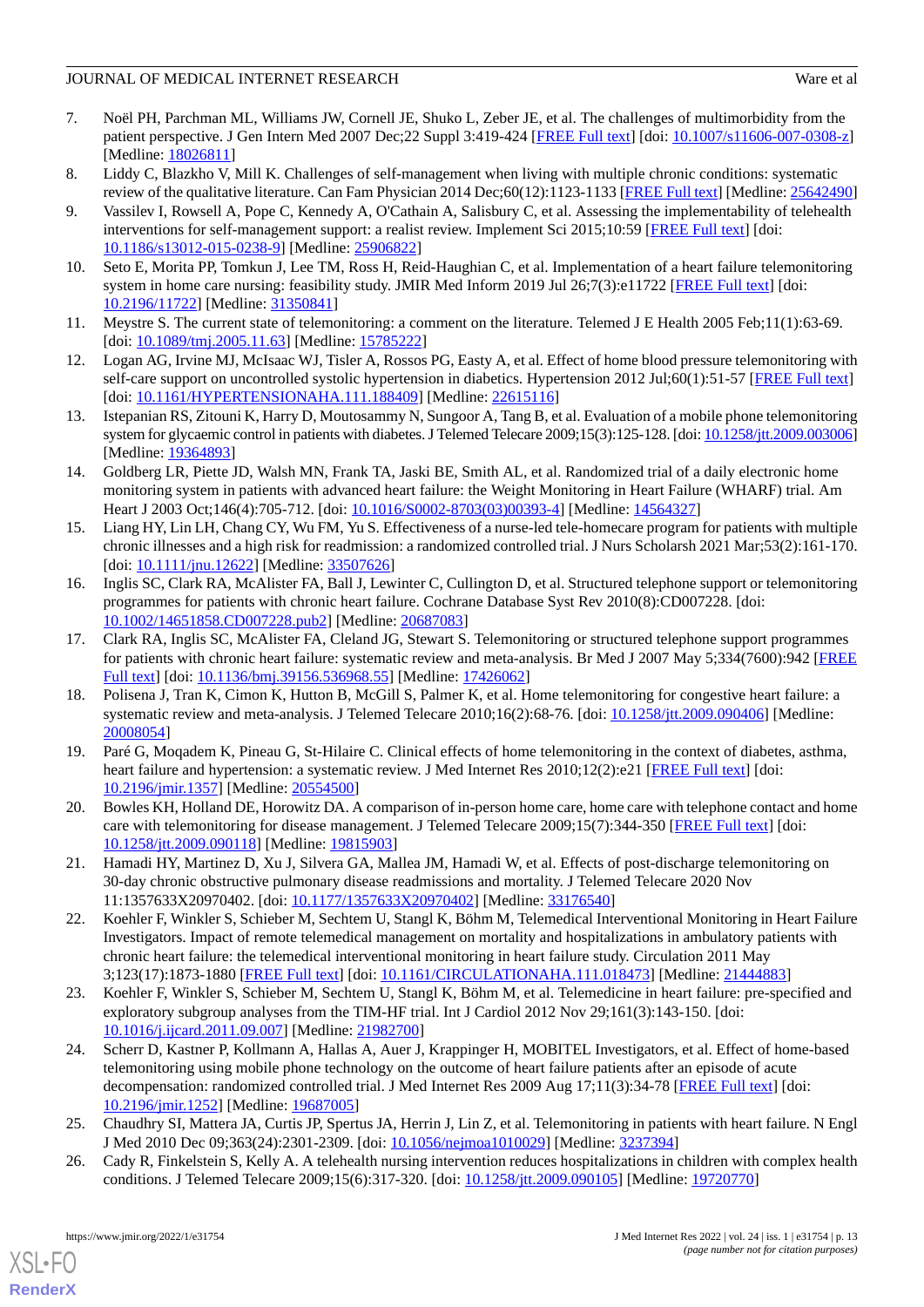- 27. Takahashi PY, Pecina JL, Upatising B, Chaudhry R, Shah ND, Van Houten H, et al. A randomized controlled trial of telemonitoring in older adults with multiple health issues to prevent hospitalizations and emergency department visits. Arch Intern Med 2012 May 28;172(10):773-779 [\[FREE Full text](http://europepmc.org/abstract/MED/22507696)] [doi: [10.1001/archinternmed.2012.256](http://dx.doi.org/10.1001/archinternmed.2012.256)] [Medline: [22507696](http://www.ncbi.nlm.nih.gov/entrez/query.fcgi?cmd=Retrieve&db=PubMed&list_uids=22507696&dopt=Abstract)]
- 28. Darkins A, Ryan P, Kobb R, Foster L, Edmonson E, Wakefield B, et al. Care Coordination/Home Telehealth: the systematic implementation of health informatics, home telehealth, and disease management to support the care of veteran patients with chronic conditions. Telemed J E Health 2008 Dec;14(10):1118-1126. [doi: [10.1089/tmj.2008.0021\]](http://dx.doi.org/10.1089/tmj.2008.0021) [Medline: [19119835\]](http://www.ncbi.nlm.nih.gov/entrez/query.fcgi?cmd=Retrieve&db=PubMed&list_uids=19119835&dopt=Abstract)
- <span id="page-13-15"></span>29. Noel HC, Vogel DC, Erdos JJ, Cornwall D, Levin F. Home telehealth reduces healthcare costs. Telemed J E Health 2004 Jun;10(2):170-183 [[FREE Full text](http://paperpile.com/b/EeYZDg/nm4US)] [doi: [10.1089/tmj.2004.10.170\]](http://dx.doi.org/10.1089/tmj.2004.10.170) [Medline: [15319047](http://www.ncbi.nlm.nih.gov/entrez/query.fcgi?cmd=Retrieve&db=PubMed&list_uids=15319047&dopt=Abstract)]
- 30. Wakefield BJ, Holman JE, Ray A, Scherubel M, Adams MR, Hillis SL, et al. Effectiveness of home telehealth in comorbid diabetes and hypertension: a randomized, controlled trial. Telemed J E Health 2011 May;17(4):254-261. [doi: [10.1089/tmj.2010.0176](http://dx.doi.org/10.1089/tmj.2010.0176)] [Medline: [21476945\]](http://www.ncbi.nlm.nih.gov/entrez/query.fcgi?cmd=Retrieve&db=PubMed&list_uids=21476945&dopt=Abstract)
- <span id="page-13-0"></span>31. Martín-Lesende I, Orruño E, Bilbao A, Vergara I, Cairo MC, Bayón JC, et al. Impact of telemonitoring home care patients with heart failure or chronic lung disease from primary care on healthcare resource use (the TELBIL study randomised controlled trial). BMC Health Serv Res 2013 Mar 28;13:118 [\[FREE Full text](https://bmchealthservres.biomedcentral.com/articles/10.1186/1472-6963-13-118)] [doi: [10.1186/1472-6963-13-118\]](http://dx.doi.org/10.1186/1472-6963-13-118) [Medline: [23537332](http://www.ncbi.nlm.nih.gov/entrez/query.fcgi?cmd=Retrieve&db=PubMed&list_uids=23537332&dopt=Abstract)]
- <span id="page-13-1"></span>32. Orozco-Beltran D, Sánchez-Molla M, Sanchez JJ, Mira JJ, ValCrònic Research Group. Telemedicine in primary care for patients with chronic conditions: the valcrònic quasi-experimental study. J Med Internet Res 2017 Dec 15;19(12):e400 [[FREE Full text](http://www.jmir.org/2017/12/e400/)] [doi: [10.2196/jmir.7677](http://dx.doi.org/10.2196/jmir.7677)] [Medline: [29246881](http://www.ncbi.nlm.nih.gov/entrez/query.fcgi?cmd=Retrieve&db=PubMed&list_uids=29246881&dopt=Abstract)]
- <span id="page-13-2"></span>33. Seto E, Ware P, Logan AG, Cafazzo JA, Chapman KR, Segal P, et al. Self-management and clinical decision support for patients with complex chronic conditions through the use of smartphone-based telemonitoring: randomized controlled trial protocol. JMIR Res Protoc 2017 Nov 21;6(11):e229 [[FREE Full text](http://www.researchprotocols.org/2017/11/e229/)] [doi: [10.2196/resprot.8367\]](http://dx.doi.org/10.2196/resprot.8367) [Medline: [29162557\]](http://www.ncbi.nlm.nih.gov/entrez/query.fcgi?cmd=Retrieve&db=PubMed&list_uids=29162557&dopt=Abstract)
- <span id="page-13-3"></span>34. Seto E, Leonard KJ, Cafazzo JA, Barnsley J, Masino C, Ross HJ. Developing healthcare rule-based expert systems: case study of a heart failure telemonitoring system. Int J Med Inform 2012 Aug;81(8):556-565. [doi: [10.1016/j.ijmedinf.2012.03.001\]](http://dx.doi.org/10.1016/j.ijmedinf.2012.03.001) [Medline: [22465288](http://www.ncbi.nlm.nih.gov/entrez/query.fcgi?cmd=Retrieve&db=PubMed&list_uids=22465288&dopt=Abstract)]
- <span id="page-13-4"></span>35. Sultan M, Kuluski K, McIsaac WJ, Cafazzo JA, Seto E. Turning challenges into design principles: telemonitoring systems for patients with multiple chronic conditions. Health Informatics J 2019 Dec;25(4):1188-1200. [doi: [10.1177/1460458217749882\]](http://dx.doi.org/10.1177/1460458217749882) [Medline: [29320911\]](http://www.ncbi.nlm.nih.gov/entrez/query.fcgi?cmd=Retrieve&db=PubMed&list_uids=29320911&dopt=Abstract)
- <span id="page-13-5"></span>36. Seto E, Ross H, Tibbles A, Wong S, Ware P, Etchells E, et al. A mobile phone-based telemonitoring program for heart failure patients after an incidence of acute decompensation (Medly-Aid): protocol for a randomized controlled trial. JMIR Res Protoc 2020 Jan 22;9(1):e15753 [\[FREE Full text\]](https://www.researchprotocols.org/2020/1/e15753/) [doi: [10.2196/15753](http://dx.doi.org/10.2196/15753)] [Medline: [32012116](http://www.ncbi.nlm.nih.gov/entrez/query.fcgi?cmd=Retrieve&db=PubMed&list_uids=32012116&dopt=Abstract)]
- 37. Ezekowitz JA, O'Meara E, McDonald MA, Abrams H, Chan M, Ducharme A, et al. 2017 comprehensive update of the canadian cardiovascular society guidelines for the management of heart failure. Can J Cardiol 2017 Nov;33(11):1342-1433. [doi: [10.1016/j.cjca.2017.08.022](http://dx.doi.org/10.1016/j.cjca.2017.08.022)] [Medline: [29111106\]](http://www.ncbi.nlm.nih.gov/entrez/query.fcgi?cmd=Retrieve&db=PubMed&list_uids=29111106&dopt=Abstract)
- <span id="page-13-7"></span><span id="page-13-6"></span>38. Ivers NM, Jiang M, Alloo J, Singer A, Ngui D, Casey CG, et al. Diabetes Canada 2018 clinical practice guidelines: key messages for family physicians caring for patients living with type 2 diabetes. Can Fam Physician 2019 Jan;65(1):14-24 [[FREE Full text](http://www.cfp.ca/cgi/pmidlookup?view=long&pmid=30674509)] [Medline: [30674509](http://www.ncbi.nlm.nih.gov/entrez/query.fcgi?cmd=Retrieve&db=PubMed&list_uids=30674509&dopt=Abstract)]
- <span id="page-13-8"></span>39. Cash J, Glass C, Gunter D, Bradley K. Hypertension (HTN), Canadian Guideline. In: Canadian Family Practice Guidelines. New York: Springer; 2019.
- 40. Zigmond AS, Snaith RP. The hospital anxiety and depression scale. Acta Psychiatr Scand 1983 Jun;67(6):361-370. [doi: [10.1111/j.1600-0447.1983.tb09716.x\]](http://dx.doi.org/10.1111/j.1600-0447.1983.tb09716.x) [Medline: [6880820](http://www.ncbi.nlm.nih.gov/entrez/query.fcgi?cmd=Retrieve&db=PubMed&list_uids=6880820&dopt=Abstract)]
- <span id="page-13-10"></span><span id="page-13-9"></span>41. Lorig K, Stewart A, Ritter P, Gonzalez V, Laurent D, Lynch J. Outcome Measures for Health Education and Other Health Care Interventions. Thousand Oaks, CA: SAGE Publications; 1996.
- <span id="page-13-11"></span>42. Lorig KR, Sobel DS, Ritter PL, Laurent D, Hobbs M. Effect of a self-management program on patients with chronic disease. Eff Clin Pract 2001;4(6):256-262. [Medline: [11769298\]](http://www.ncbi.nlm.nih.gov/entrez/query.fcgi?cmd=Retrieve&db=PubMed&list_uids=11769298&dopt=Abstract)
- <span id="page-13-12"></span>43. Ritter PL, Lorig K. The English and Spanish Self-Efficacy to Manage Chronic Disease Scale measures were validated using multiple studies. J Clin Epidemiol 2014 Nov;67(11):1265-1273. [doi: [10.1016/j.jclinepi.2014.06.009](http://dx.doi.org/10.1016/j.jclinepi.2014.06.009)] [Medline: [25091546](http://www.ncbi.nlm.nih.gov/entrez/query.fcgi?cmd=Retrieve&db=PubMed&list_uids=25091546&dopt=Abstract)]
- <span id="page-13-13"></span>44. Riegel B, Lee CS, Dickson VV, Carlson B. An update on the self-care of heart failure index. J Cardiovasc Nurs 2009;24(6):485-497 [[FREE Full text](http://europepmc.org/abstract/MED/19786884)] [doi: [10.1097/JCN.0b013e3181b4baa0](http://dx.doi.org/10.1097/JCN.0b013e3181b4baa0)] [Medline: [19786884](http://www.ncbi.nlm.nih.gov/entrez/query.fcgi?cmd=Retrieve&db=PubMed&list_uids=19786884&dopt=Abstract)]
- <span id="page-13-14"></span>45. Bennett SJ, Oldridge NB, Eckert GJ, Embree JL, Browning S, Hou N, et al. Comparison of quality of life measures in heart failure. Nurs Res 2003;52(4):207-216. [doi: [10.1097/00006199-200307000-00001\]](http://dx.doi.org/10.1097/00006199-200307000-00001) [Medline: [12867777\]](http://www.ncbi.nlm.nih.gov/entrez/query.fcgi?cmd=Retrieve&db=PubMed&list_uids=12867777&dopt=Abstract)
- 46. Venkatesh V, Morris M, Davis G, Davis F. User acceptance of information technology: toward a unified view. MIS Q 2003;27(3):425. [doi: [10.2307/30036540](http://dx.doi.org/10.2307/30036540)]
- 47. Hsieh H, Shannon SE. Three approaches to qualitative content analysis. Qual Health Res 2005 Nov;15(9):1277-1288. [doi: [10.1177/1049732305276687\]](http://dx.doi.org/10.1177/1049732305276687) [Medline: [16204405\]](http://www.ncbi.nlm.nih.gov/entrez/query.fcgi?cmd=Retrieve&db=PubMed&list_uids=16204405&dopt=Abstract)
- 48. Kraef C, van der Meirschen M, Free C. Digital telemedicine interventions for patients with multimorbidity: a systematic review and meta-analysis. BMJ Open 2020 Oct 13;10(10):e036904 [[FREE Full text](https://bmjopen.bmj.com/lookup/pmidlookup?view=long&pmid=33051232)] [doi: [10.1136/bmjopen-2020-036904](http://dx.doi.org/10.1136/bmjopen-2020-036904)] [Medline: [33051232](http://www.ncbi.nlm.nih.gov/entrez/query.fcgi?cmd=Retrieve&db=PubMed&list_uids=33051232&dopt=Abstract)]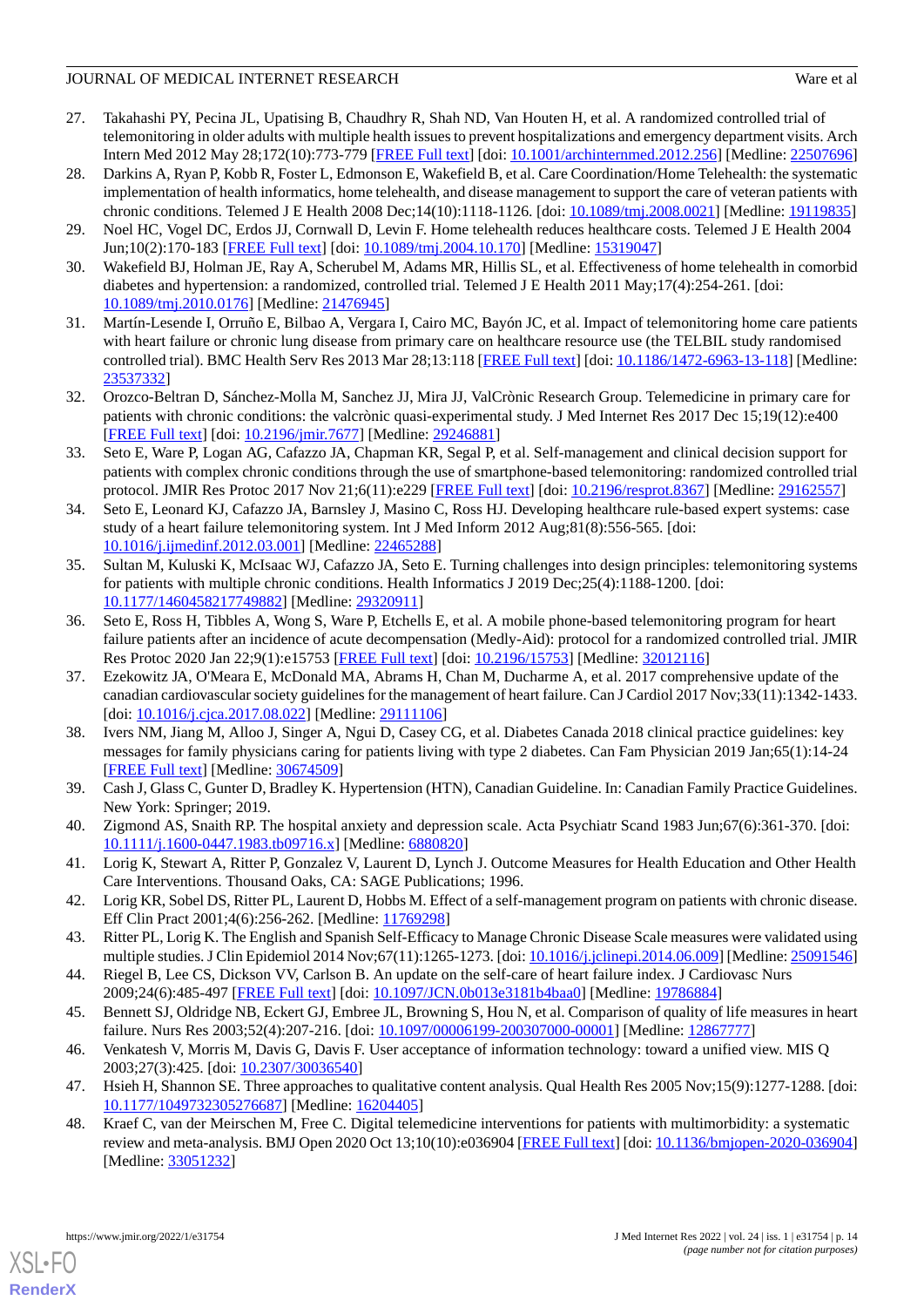- <span id="page-14-0"></span>49. Ware P, Ross HJ, Cafazzo JA, Laporte A, Gordon K, Seto E. User-centered adaptation of an existing heart failure telemonitoring program to ensure sustainability and scalability: qualitative study. JMIR Cardio 2018 Dec 06;2(2):e11466 [[FREE Full text](https://cardio.jmir.org/2018/2/e11466/)] [doi: [10.2196/11466\]](http://dx.doi.org/10.2196/11466) [Medline: [31758774\]](http://www.ncbi.nlm.nih.gov/entrez/query.fcgi?cmd=Retrieve&db=PubMed&list_uids=31758774&dopt=Abstract)
- <span id="page-14-1"></span>50. Olivier CB, Middleton SK, Purington N, Shashidhar S, Hereford J, Mahaffey KW, et al. Why digital health trials can fail: lessons learned from a randomized trial of health coaching and virtual cardiac rehabilitation. Cardiovas Digit Health J 2021 Apr;2(2):101-108 [\[FREE Full text\]](http://paperpile.com/b/EeYZDg/IYjU0) [doi: [10.1016/j.cvdhj.2021.01.003](http://dx.doi.org/10.1016/j.cvdhj.2021.01.003)]
- <span id="page-14-3"></span><span id="page-14-2"></span>51. Gordon K, Gray CS, Dainty K, DeLacy J, Ware P, Seto E. Exploring an innovative care model and telemonitoring for the management of patients with complex chronic needs: qualitative description study. JMIR Nurs 2020;3(1):e15691 [\[FREE](http://europepmc.org/abstract/MED/34345777) [Full text\]](http://europepmc.org/abstract/MED/34345777) [doi: [10.2196/15691\]](http://dx.doi.org/10.2196/15691) [Medline: [34345777](http://www.ncbi.nlm.nih.gov/entrez/query.fcgi?cmd=Retrieve&db=PubMed&list_uids=34345777&dopt=Abstract)]
- <span id="page-14-4"></span>52. Gordon K, Dainty K, Gray CS, DeLacy J, Shah A, Resnick M, et al. Experiences of complex patients with telemonitoring in a nurse-led model of care: multimethod feasibility study. JMIR Nurs 2020 Sep 29;3(1):e22118 [[FREE Full text\]](http://europepmc.org/abstract/MED/34406972) [doi: [10.2196/22118\]](http://dx.doi.org/10.2196/22118) [Medline: [34406972\]](http://www.ncbi.nlm.nih.gov/entrez/query.fcgi?cmd=Retrieve&db=PubMed&list_uids=34406972&dopt=Abstract)
- <span id="page-14-5"></span>53. Kastner M, Hayden L, Wong G, Lai Y, Makarski J, Treister V, et al. Underlying mechanisms of complex interventions addressing the care of older adults with multimorbidity: a realist review. BMJ Open 2019 Apr 03;9(4):e025009 [\[FREE Full](https://bmjopen.bmj.com/lookup/pmidlookup?view=long&pmid=30948577) [text](https://bmjopen.bmj.com/lookup/pmidlookup?view=long&pmid=30948577)] [doi: [10.1136/bmjopen-2018-025009\]](http://dx.doi.org/10.1136/bmjopen-2018-025009) [Medline: [30948577](http://www.ncbi.nlm.nih.gov/entrez/query.fcgi?cmd=Retrieve&db=PubMed&list_uids=30948577&dopt=Abstract)]
- <span id="page-14-6"></span>54. de la Pisa BP, Palou-Lobato M, Calzada CM, García-Lozano MJ. Effectiveness of interventions based on telemedicine on health outcomes in patients with multimorbidity in primary care: a systematic review. Aten Primaria 2020 Dec;52(10):759-769 [[FREE Full text](https://linkinghub.elsevier.com/retrieve/pii/S0212-6567(19)30351-8)] [doi: [10.1016/j.aprim.2019.08.004\]](http://dx.doi.org/10.1016/j.aprim.2019.08.004) [Medline: [31813545\]](http://www.ncbi.nlm.nih.gov/entrez/query.fcgi?cmd=Retrieve&db=PubMed&list_uids=31813545&dopt=Abstract)
- 55. Bernocchi P, Vitacca M, La Rovere MT, Volterrani M, Galli T, Baratti D, et al. Home-based telerehabilitation in older patients with chronic obstructive pulmonary disease and heart failure: a randomised controlled trial. Age Ageing 2018 Dec 01;47(1):82-88. [doi: [10.1093/ageing/afx146\]](http://dx.doi.org/10.1093/ageing/afx146) [Medline: [28985325\]](http://www.ncbi.nlm.nih.gov/entrez/query.fcgi?cmd=Retrieve&db=PubMed&list_uids=28985325&dopt=Abstract)
- <span id="page-14-7"></span>56. Rifkin DE, Abdelmalek JA, Miracle CM, Low C, Barsotti R, Rios P, et al. Linking clinic and home: a randomized, controlled clinical effectiveness trial of real-time, wireless blood pressure monitoring for older patients with kidney disease and hypertension. Blood Press Monit 2013 Feb;18(1):8-15 [\[FREE Full text](http://europepmc.org/abstract/MED/23275313)] [doi: [10.1097/MBP.0b013e32835d126c](http://dx.doi.org/10.1097/MBP.0b013e32835d126c)] [Medline: [23275313](http://www.ncbi.nlm.nih.gov/entrez/query.fcgi?cmd=Retrieve&db=PubMed&list_uids=23275313&dopt=Abstract)]
- <span id="page-14-8"></span>57. Wakefield BJ, Holman JE, Ray A, Scherubel M, Adams MR, Hills SL, et al. Outcomes of a home telehealth intervention for patients with diabetes and hypertension. Telemed J E Health 2012 Oct;18(8):575-579. [doi: [10.1089/tmj.2011.0237\]](http://dx.doi.org/10.1089/tmj.2011.0237) [Medline: [22873700](http://www.ncbi.nlm.nih.gov/entrez/query.fcgi?cmd=Retrieve&db=PubMed&list_uids=22873700&dopt=Abstract)]
- 58. Yoo HJ, Park MS, Kim TN, Yang SJ, Cho GJ, Hwang TG, et al. A ubiquitous chronic disease care system using cellular phones and the internet. Diabet Med 2009 Jun;26(6):628-635. [doi: [10.1111/j.1464-5491.2009.02732.x\]](http://dx.doi.org/10.1111/j.1464-5491.2009.02732.x) [Medline: [19538239\]](http://www.ncbi.nlm.nih.gov/entrez/query.fcgi?cmd=Retrieve&db=PubMed&list_uids=19538239&dopt=Abstract)

### **Abbreviations**

**DM:** diabetes mellitus **ED:** emergency department **HCP:** health care provider **HF:** heart failure **HT:** hypertension **MCC:** multiple chronic condition **RCT:** randomized controlled trial **UHN:** University Health Network

*Edited by R Kukafka; submitted 07.07.21; peer-reviewed by E Sadeghi-Demneh, T Greenhalgh, C Jacob; comments to author 01.10.21; revised version received 22.11.21; accepted 03.12.21; published 26.01.22*

*Please cite as:*

*Ware P, Shah A, Ross HJ, Logan AG, Segal P, Cafazzo JA, Szacun-Shimizu K, Resnick M, Vattaparambil T, Seto E Challenges of Telemonitoring Programs for Complex Chronic Conditions: Randomized Controlled Trial With an Embedded Qualitative Study J Med Internet Res 2022;24(1):e31754 URL: <https://www.jmir.org/2022/1/e31754> doi: [10.2196/31754](http://dx.doi.org/10.2196/31754) PMID:*

©Patrick Ware, Amika Shah, Heather Joan Ross, Alexander Gordon Logan, Phillip Segal, Joseph Antony Cafazzo, Katarzyna Szacun-Shimizu, Myles Resnick, Tessy Vattaparambil, Emily Seto. Originally published in the Journal of Medical Internet Research (https://www.jmir.org), 26.01.2022. This is an open-access article distributed under the terms of the Creative Commons